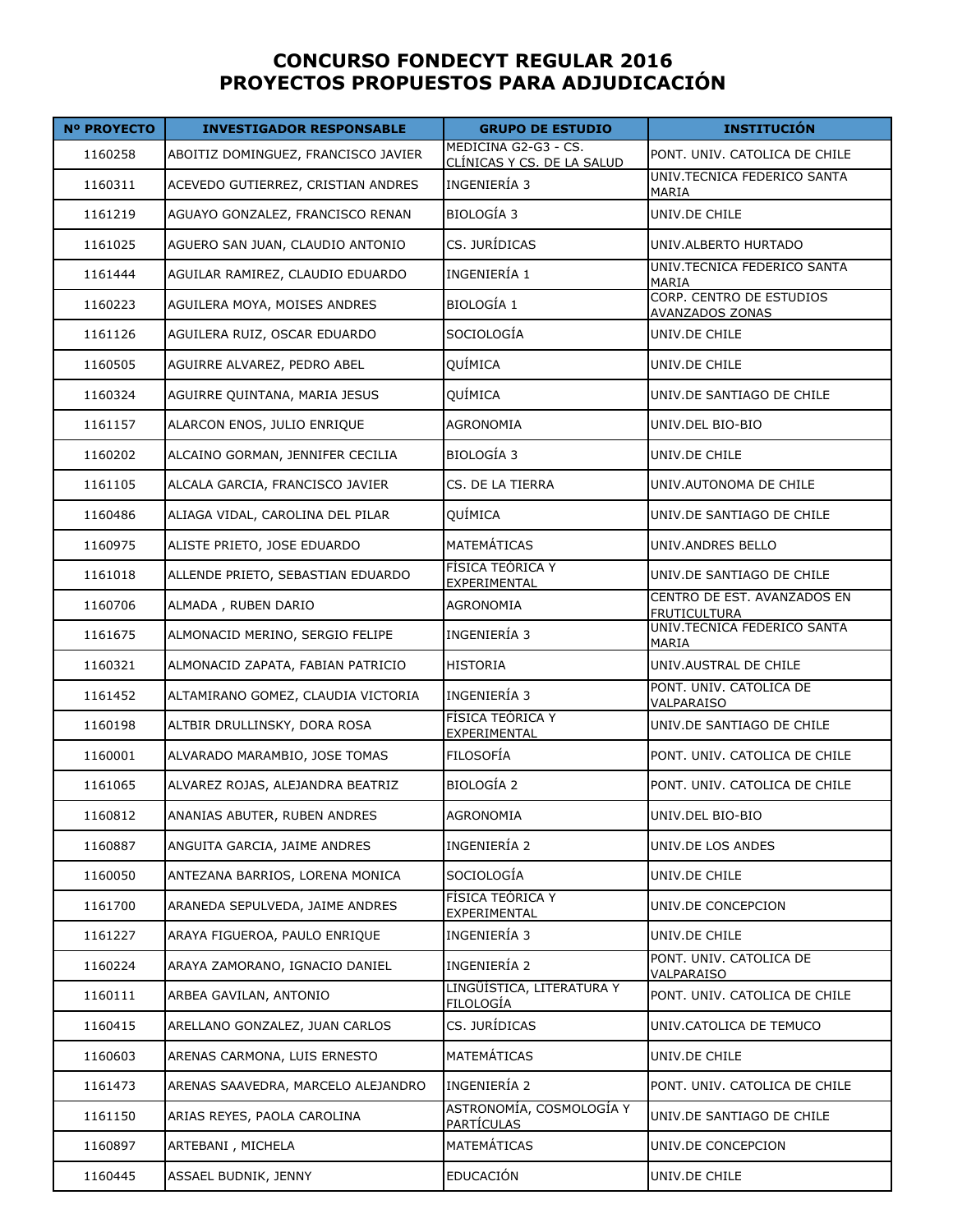| 1161418 | ASTEFANESEI, DUMITRU                        | ASTRONOMÍA, COSMOLOGÍA Y<br>PARTÍCULAS                    | PONT. UNIV. CATOLICA DE<br>VALPARAISO       |
|---------|---------------------------------------------|-----------------------------------------------------------|---------------------------------------------|
| 1160303 | ASUN INOSTROZA, RODRIGO ANSELMO             | <b>SICOLOGÍA</b>                                          | UNIV.DE CHILE                               |
| 1160402 | ATOOFI, SAEID                               | LINGÜÍSTICA, LITERATURA Y<br>FILOLOGÍA                    | UNIV.DE CHILE                               |
| 1160969 | BAIER FUENTES, CARLOS RODRIGO               | INGENIERÍA 2                                              | UNIV.DE TALCA                               |
| 1160272 | BALMACEDA ERRAZURIZ, CATALINA               | <b>HISTORIA</b>                                           | PONT. UNIV. CATOLICA DE CHILE               |
| 1161020 | BARAHONA HUENCHUMIL, PATRICIA MABEL         | QUÍMICA                                                   | UNIV.CATOLICA DEL MAULE                     |
| 1160984 | BAROZET, EMMANUELLE                         | SOCIOLOGÍA                                                | UNIV.DE CHILE                               |
| 1160578 | BARRIOS FAUNDEZ, TOMAS PATRICIO             | MATEMÁTICAS                                               | UNIV.CATOLICA DE LA STMA.<br>CONCEPCION     |
| 1160317 | BARROS OLMEDO, LUIS FELIPE                  | BIOLOGÍA 2                                                | CENTRO DE ESTUDIOS CIENTIFICOS              |
| 1161417 | BARTON CANT, JONATHAN RICHARD               | ARQUITECTURA, URBANISMO,<br><b>GEOGRAFÍA Y ARTES</b>      | PONT. UNIV. CATOLICA DE CHILE               |
| 1161032 | BASSO SOTZ, LEONARDO JAVIER                 | INGENIERÍA 2                                              | UNIV.DE CHILE                               |
| 1160856 | BENGURIA DONOSO, RAFAEL JOSE                | <b>MATEMÁTICAS</b>                                        | PONT. UNIV. CATOLICA DE CHILE               |
| 1161424 | BERDEGUE SACRISTAN, JULIO ANTONIO           | CS. ECONOMICAS Y<br>ADMINISTRATIVAS                       | CORPORACION RIMISP                          |
| 1160105 | BERGH OLIVARES, LUIS GUILLERMO              | INGENIERÍA 3                                              | UNIV.TECNICA FEDERICO SANTA<br><b>MARIA</b> |
| 1160280 | BEVILACQUA, MORENO                          | <b>MATEMÁTICAS</b>                                        | UNIV.DE VALPARAISO                          |
| 1160857 | BLANCO WELLS, GUSTAVO EMILIO                | SOCIOLOGÍA                                                | UNIV.AUSTRAL DE CHILE                       |
| 1160142 | BOBENRIETH HOCHFARBER, EUGENIO<br>SEBASTIAN | CS. ECONOMICAS Y<br>ADMINISTRATIVAS                       | PONT. UNIV. CATOLICA DE CHILE               |
| 1161225 | BOLLO DRAGNIC, SOLEDAD VIVIANA              | QUÍMICA                                                   | UNIV.DE CHILE                               |
| 1161045 | BONILLA MELENDEZ, CARLOS ALBERTO            | AGRONOMIA                                                 | PONT. UNIV. CATOLICA DE CHILE               |
| 1160858 | BORZUTZKY SCHACHTER, ARTURO JOSE            | MEDICINA G2-G3 - CS.<br><u>CLÍNICAS Y CS. DE LA SALUD</u> | PONT. UNIV. CATOLICA DE CHILE               |
| 1161051 | BOTNAR, RENE MICHAEL                        | INGENIERÍA 2                                              | PONT. UNIV. CATOLICA DE CHILE               |
| 1161732 | BOURGET, OLIVIER CHRISTIAN                  | <b>MATEMÁTICAS</b>                                        | PONT. UNIV. CATOLICA DE CHILE               |
| 1160469 | BRANTT ZUMARAN, MARIA GRACIELA              | CS. JURÍDICAS                                             | PONT. UNIV. CATOLICA DE<br>VALPARAISO       |
| 1161642 | BROOKS, WILLIAM KING                        | ASTRONOMÍA, COSMOLOGÍA Y<br><b>PARTÍCULAS</b>             | UNIV.TECNICA FEDERICO SANTA<br>MARIA        |
| 1161556 | BRUHN CRUZ, ALEJANDRO RODRIGO               | MEDICINA G2-G3 - CS.<br>CLÍNICAS Y CS. DE LA SALUD        | PONT. UNIV. CATOLICA DE CHILE               |
| 1161123 | BUDINI, MAURICIO FERNANDO                   | BIOLOGÍA 3                                                | UNIV.DE CHILE                               |
| 1160279 | BUONO-CORE VARAS, RAUL ANDRES               | <b>HISTORIA</b>                                           | PONT. UNIV. CATOLICA DE<br>VALPARAISO       |
| 1160030 | BUSTAMANTE PLAZA, ROGER ABDON               | INGENIERÍA 1                                              | UNIV.DE CHILE                               |
| 1160848 | BUSTOS GALLARDO, BEATRIZ ISABEL             | ARQUITECTURA, URBANISMO,<br>GEOGRAFÍA Y ARTES             | UNIV.DE CHILE                               |
| 1161646 | CABELLO VERRUGIO, CLAUDIO ALEJANDRO         | MEDICINA G1 - CS.<br><b>BIOMÉDICAS</b>                    | UNIV.ANDRES BELLO                           |
| 1161328 | CADIZ CADIZ, RODRIGO FERNANDO               | ARQUITECTURA, URBANISMO,<br><b>GEOGRAFÍA Y ARTES</b>      | PONT. UNIV. CATOLICA DE CHILE               |
| 1161818 | CALDERON NETTLE, MAURICIO ROBERTO           | CS. DE LA TIERRA                                          | UNIV.ANDRES BELLO                           |
| 1161019 | CALVO BASCUNAN, MARGARITA                   | MEDICINA G1 - CS.<br><b>BIOMÉDICAS</b>                    | PONT. UNIV. CATOLICA DE CHILE               |
| 1160802 | CAMBIAZO AYALA, VERONICA VERONICA           | SALUD Y PRODUCCIÓN ANIMAL                                 | UNIV.DE CHILE                               |
| 1161374 | CANCINO LOBOS, GONZALO IGNACIO              | MEDICINA G1 - CS.<br><b>BIOMÉDICAS</b>                    | PONT. UNIV. CATOLICA DE CHILE               |
| 1160137 | CANFORA TARTAGLIA, FABRIZIO ERNESTO         | ASTRONOMÍA, COSMOLOGÍA Y<br>PARTÍCULAS                    | CENTRO DE ESTUDIOS CIENTIFICOS              |
| 1160495 | CARDENAS DIAZ, ANA MARIA                    | MEDICINA G1 - CS.<br><b>BIOMÉDICAS</b>                    | UNIV.DE VALPARAISO                          |
| 1160332 | CARDENAS MATUS, JULIO CESAR                 | <b>BIOLOGÍA 2</b>                                         | UNIV.DE CHILE                               |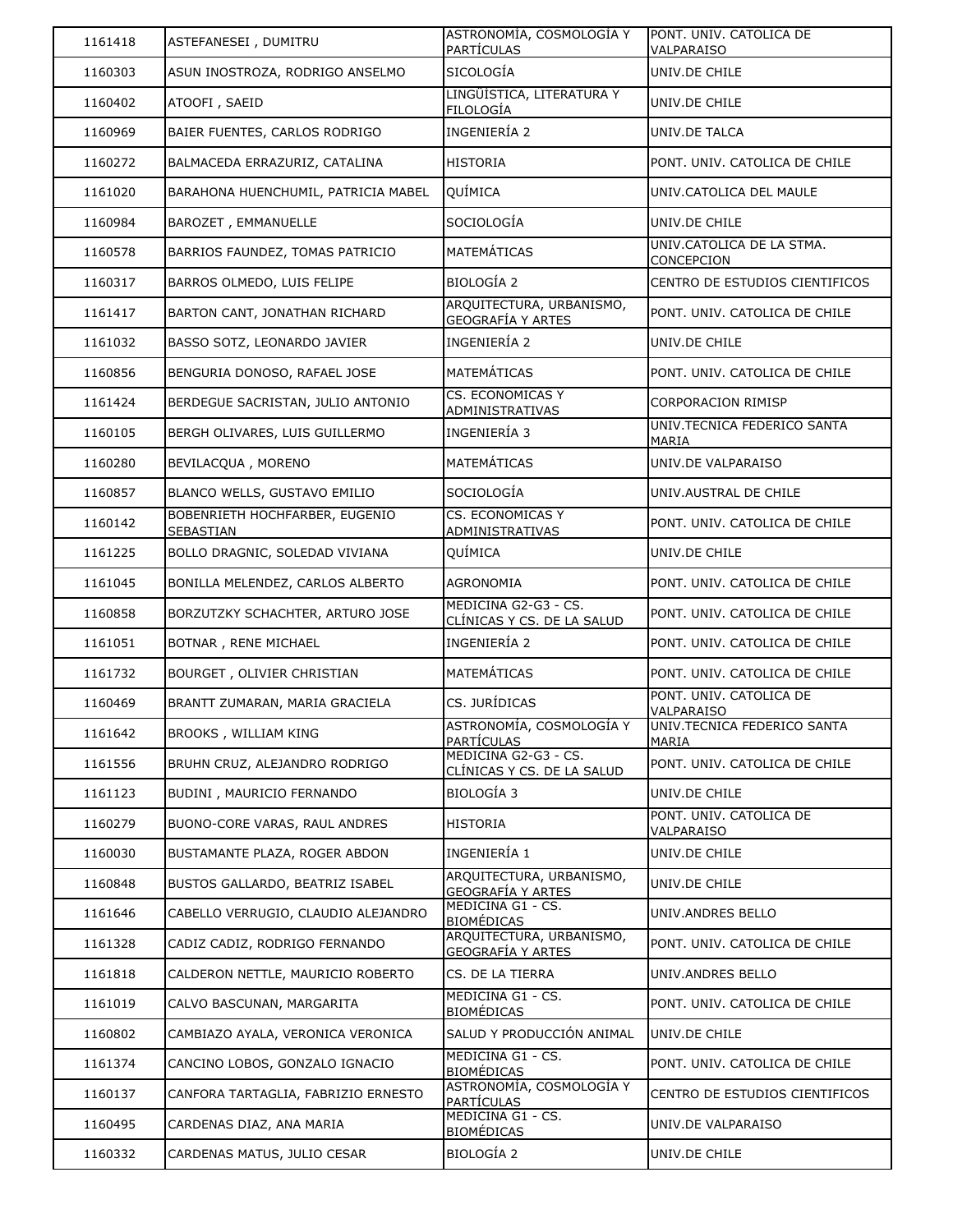| 1161014 | CARRASCO PASTENES, MONICA ALEJANDRA | MEDICINA G1 - CS.<br><b>BIOMÉDICAS</b>               | UNIV.DE TALCA                              |
|---------|-------------------------------------|------------------------------------------------------|--------------------------------------------|
| 1160452 | CARRELLAN RUIZ, JUAN LUIS           | <b>HISTORIA</b>                                      | UNIV.DE LA FRONTERA                        |
| 1160336 | CARREÑO MARQUEZ, LEANDRO JAVIER     | <b>BIOLOGÍA 2</b>                                    | UNIV.DE CHILE                              |
| 1161326 | CARTES INDO, PAULA ANDREA           | AGRONOMIA                                            | UNIV.DE LA FRONTERA                        |
| 1161130 | CASASSA ROGAZINSKI, GINO            | CS. DE LA TIERRA                                     | UNIV.DE MAGALLANES                         |
| 1160955 | CASTILLO FADIC, GABRIEL ANTONIO     | SOCIOLOGÍA                                           | PONT. UNIV. CATOLICA DE CHILE              |
| 1161606 | CASTILLO GUAJARDO, DANTE MIGUEL     | <b>EDUCACIÓN</b>                                     | PROG.INTERDISCIPLINARIO INVEST.EN<br>EDUC. |
| 1161533 | CASTILLO GUEVARA, RAMON DANIEL      | <b>SICOLOGÍA</b>                                     | UNIV.DE TALCA                              |
| 1160921 | CASTILLO VALENZUELA, JUAN CARLOS    | SOCIOLOGÍA                                           | PONT. UNIV. CATOLICA DE CHILE              |
| 1160731 | CASTRO ALMA, ARIEL FERNANDO         | BIOLOGÍA 3                                           | UNIV.DE CONCEPCION                         |
| 1161131 | CASTRO CIFUENTES, LEONARDO ROMAN    | BIOLOGÍA 1                                           | UNIV.DE CONCEPCION                         |
| 1160804 | CASTRO SEPULVEDA, JAVIER EDUARDO    | INGENIERÍA 1                                         | UNIV.DEL DESARROLLO                        |
| 1160518 | CERDA ARANCIBIA, OSCAR ALEJANDRO    | <b>BIOLOGÍA 3</b>                                    | UNIV.DE CHILE                              |
| 1161098 | CERDA VILLABLANCA, ENRIQUE ARIEL    | FÍSICA TEÓRICA Y<br>EXPERIMENTAL                     | UNIV.DE SANTIAGO DE CHILE                  |
| 1161793 | CERECEDA BALIC, FRANCISCO JAVIER    | QUÍMICA                                              | UNIV.TECNICA FEDERICO SANTA<br>MARIA       |
| 1161504 | CHIANG ROJAS, GUSTAVO ANDRE         | CS. DE LA TIERRA                                     | <b>FUNDACION MERI</b>                      |
| 1161381 | CHRISTIE BROWNE, DUNCAN ANDRES      | CS. DE LA TIERRA                                     | UNIV.AUSTRAL DE CHILE                      |
| 1160186 | CID AGUAYO, BEATRIZ EUGENIA         | SOCIOLOGÍA                                           | UNIV.DE CONCEPCION                         |
| 1161490 | CODDOU ALVAREZ, CLAUDIO EDUARDO     | MEDICINA G1 - CS.<br><b>BIOMÉDICAS</b>               | UNIV.CATOLICA DEL NORTE                    |
| 1161274 | CONCHA NORDEMANN, MIGUEL LUIS       | <b>BIOLOGÍA 2</b>                                    | UNIV.DE CHILE                              |
| 1160100 | CONTRERAS PEREZ, DAVID RODRIGO      | QUÍMICA                                              | UNIV.DE CONCEPCION                         |
| 1161514 | CONTRERAS PEREZ, GLORIA ALMA        | EDUCACIÓN                                            | PONT. UNIV. CATOLICA DE<br>VALPARAISO      |
| 1160719 | CONTRERAS QUINTANA, SERGIO HERNAN   | CS. DE LA TIERRA                                     | UNIV.CATOLICA DE LA STMA.<br>CONCEPCION    |
| 1160061 | CONTRERAS RAMOS, RENATO RUBEN       | QUÍMICA                                              | UNIV.DE CHILE                              |
| 1160097 | CONTRERAS TASSO, BEATRIZ EUGENIA    | <b>FILOSOFÍA</b>                                     | PONT. UNIV. CATOLICA DE CHILE              |
| 1161741 | CORDERO QUINZACARA, EDUARDO ERICK   | CS. JURÍDICAS                                        | PONT. UNIV. CATOLICA DE<br>VALPARAISO      |
| 1161510 | CORNEJO ROSAS, RODRIGO ALFREDO      | MEDICINA G2-G3 - CS.<br>CLÍNICAS Y CS. DE LA SALUD   | UNIV.DE CHILE                              |
| 1161221 | CORONEL SOTO, ALVARO DANIEL         | MATEMÁTICAS                                          | UNIV.ANDRES BELLO                          |
| 1160240 | CORREA BURROWS, MARIA PAULINA       | SOCIOLOGÍA                                           | UNIV.DE CHILE                              |
| 1160079 | CORREA HAEUSSLER, JOSE RAFAEL       | INGENIERÍA 2                                         | UNIV.DE CHILE                              |
| 1160219 | CORRO PENJEAN, PABLO BLAS           | ARQUITECTURA, URBANISMO,<br><b>GEOGRAFÍA Y ARTES</b> | PONT. UNIV. CATOLICA DE CHILE              |
| 1161006 | CORTEZ SAN MARTIN, MARCELO ANDRES   | SALUD Y PRODUCCIÓN ANIMAL                            | UNIV.DE SANTIAGO DE CHILE                  |
| 1161719 | CORVALAN AGUILAR, ALEJANDRO         | <b>CS. ECONOMICAS Y</b><br>ADMINISTRATIVAS           | UNIV.DIEGO PORTALES                        |
| 1161436 | CORVALAN AGUILAR, CAMILA LUZ        | MEDICINA G2-G3 - CS.<br>CLÍNICAS Y CS. DE LA SALUD   | UNIV.DE CHILE                              |
| 1161185 | COVARRUBIAS CUEVAS, IGNACIO ENRIQUE | CS. JURÍDICAS                                        | UNIV.DEL DESARROLLO                        |
| 1160653 | CRESPO ALLENDE, NINA MARIA          | LINGÜÍSTICA, LITERATURA Y<br><b>FILOLOGÍA</b>        | PONT. UNIV. CATOLICA DE<br>VALPARAISO      |
| 1160736 | CROSSLEY KARMELIC, NICOLAS ANDRES   | MEDICINA G2-G3 - CS.<br>CLÍNICAS Y CS. DE LA SALUD   | PONT. UNIV. CATOLICA DE CHILE              |
| 1160631 | CRUCES ROMERO, PABLO ILICH          | MEDICINA G1 - CS.<br><b>BIOMÉDICAS</b>               | UNIV.ANDRES BELLO                          |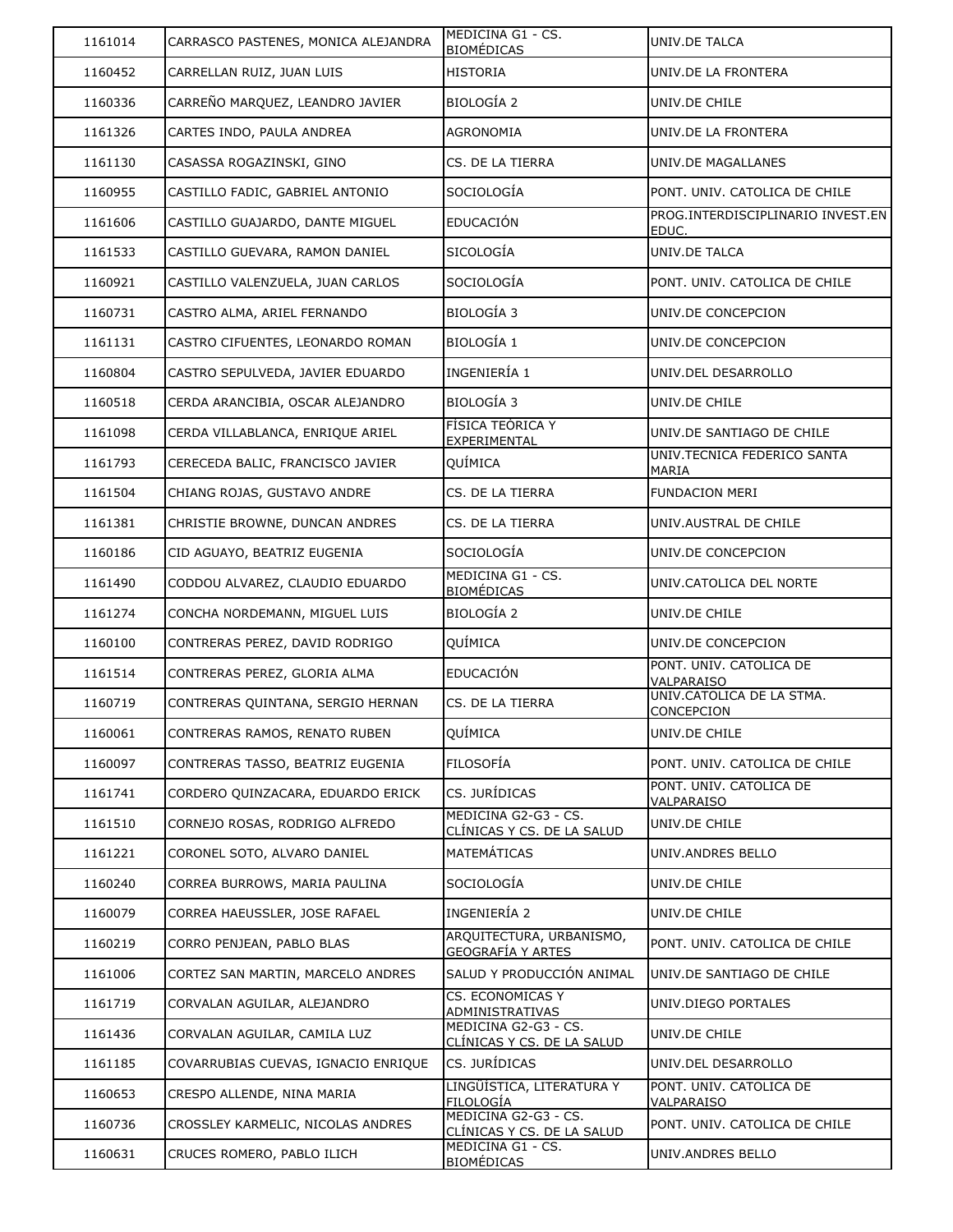| 1160800 | CUELLO FREDES, MAURICIO ARTURO      | MEDICINA G2-G3 - CS.<br>CLÍNICAS Y CS. DE LA SALUD        | PONT. UNIV. CATOLICA DE CHILE           |
|---------|-------------------------------------|-----------------------------------------------------------|-----------------------------------------|
| 1161021 | CUSSEN ABUD, FELIPE ALBERTO         | LINGÜÍSTICA, LITERATURA Y<br><b>FILOLOGÍA</b>             | UNIV.DE SANTIAGO DE CHILE               |
| 1160990 | DE CARVALHO, MIGUEL                 | <b>MATEMÁTICAS</b>                                        | PONT. UNIV. CATOLICA DE CHILE           |
| 1161464 | DE LA CUADRA BANDERAS, PATRICIO     | ARQUITECTURA, URBANISMO,<br><b>GEOGRAFÍA Y ARTES</b>      | PONT. UNIV. CATOLICA DE CHILE           |
| 1161380 | DE LA MAZA GAZMURI, IÑIGO ANDRES    | CS. JURÍDICAS                                             | UNIV.DIEGO PORTALES                     |
| 1160072 | DE LARA LOPEZ, FRANCISCO            | <b>FILOSOFÍA</b>                                          | PONT. UNIV. CATOLICA DE CHILE           |
| 1161360 | DECKART, KATJA                      | CS. DE LA TIERRA                                          | UNIV.DE CHILE                           |
| 1161155 | DELANO REYES, PAUL HINCKLEY         | MEDICINA G1 - CS.<br><b>BIOMÉDICAS</b>                    | UNIV.DE CHILE                           |
| 1160832 | DELGADO CASTRO, JORDI               | CS. JURÍDICAS                                             | UNIV.DE TALCA                           |
| 1161502 | DIAZ MUJICA, ALEJANDRO ENRIQUE      | <b>SICOLOGÍA</b>                                          | UNIV.DE CONCEPCION                      |
| 1160241 | DIAZ VALENZUELA, CARLOS MANUEL      | <b>QUÍMICA</b>                                            | UNIV.DE CHILE                           |
| 1161481 | DIEZ JEREZ, MARIA CRISTINA          | INGENIERÍA 3                                              | UNIV.DE LA FRONTERA                     |
| 1160637 | DITTUS BENAVENTE, RUBEN IGNACIO     | SOCIOLOGÍA                                                | UNIV.CATOLICA DE LA STMA.<br>CONCEPCION |
| 1160704 | DONOSO LAURENT, PAULINA             | MEDICINA G1 - CS.<br><b>BIOMÉDICAS</b>                    | UNIV.DE CHILE                           |
| 1161277 | DONOSO RODRIGUEZ, MIGUEL            | LINGÜÍSTICA, LITERATURA Y<br><b>FILOLOGÍA</b>             | UNIV.DE LOS ANDES                       |
| 1160128 | ECHAVEGUREN NAVARRO, TOMAS BENJAMIN | INGENIERÍA 2                                              | UNIV.DE CONCEPCION                      |
| 1160270 | EGAÑA ERAZO, JOSE TOMAS             | INGENIERÍA 3                                              | PONT. UNIV. CATOLICA DE CHILE           |
| 1161378 | EL-DEREDY, WAEL                     | INGENIERÍA 2                                              | UNIV.DE VALPARAISO                      |
| 1160672 | ELTON BULNES, MARIA                 | FILOSOFÍA                                                 | UNIV.DE LOS ANDES                       |
| 1160446 | ESPINOZA CATALAN, LUIS JAVIER       | QUÍMICA                                                   | UNIV.TECNICA FEDERICO SANTA<br>MARIA    |
| 1161433 | ESPINOZA DIAZ, OSCAR GERMAN         | <b>EDUCACIÓN</b>                                          | UNIV.DIEGO PORTALES                     |
| 1160046 | ESPIRITO SANTO, DIANA               | <b>ANTROPOLOGÍA Y</b><br><b>ARQUEOLOGÍA</b>               | PONT. UNIV. CATOLICA DE CHILE           |
| 1160370 | ESTAY CABRERA, SERGIO ANDRES        | <b>AGRONOMIA</b>                                          | UNIV.AUSTRAL DE CHILE                   |
| 1160374 | ESTRADA TURRA, BALDOMERO            | <b>HISTORIA</b>                                           | PONT. UNIV. CATOLICA DE<br>VALPARAISO   |
| 1160833 | EYHERAMENDY DUERR, SUSANA           | MEDICINA G2-G3 - CS.<br><u>CLÍNICAS Y CS. DE LA SALUD</u> | PONT. UNIV. CATOLICA DE CHILE           |
| 1160329 | FAJARDO YANEZ, ALEX                 | <b>BIOLOGÍA 1</b>                                         | CENTRO DE INV. ECOSISTEMAS<br>PATAGONIA |
| 1160282 | FARAGGI UGALDE, ALBERTO TOMAS       | ASTRONOMÍA, COSMOLOGÍA Y<br><b>PARTÍCULAS</b>             | PONT. UNIV. CATOLICA DE CHILE           |
| 1160695 | FARDELLA BELLO, CARLOS ENRIQUE      | MEDICINA G2-G3 - CS.<br>CLÍNICAS Y CS. DE LA SALUD        | PONT. UNIV. CATOLICA DE CHILE           |
| 1160426 | FARFAN URZUA, MAURICIO JAVIER       | BIOLOGÍA 3                                                | UNIV.DE CHILE                           |
| 1161138 | FARIAS, LAURA                       | CS. DE LA TIERRA                                          | UNIV.DE CONCEPCION                      |
| 1161584 | FARIAS CASTRO, GONZALO ALBERTO      | INGENIERÍA 2                                              | PONT. UNIV. CATOLICA DE<br>VALPARAISO   |
| 1161806 | FARIAS THIERS, MARCELO ALEJANDRO    | CS. DE LA TIERRA                                          | UNIV.DE CHILE                           |
| 1160110 | FARKAS KLEIN, CHAMARRITA            | <b>EDUCACIÓN</b>                                          | PONT. UNIV. CATOLICA DE CHILE           |
| 1160930 | FAUGERON, SYLVAIN WIELFRID          | BIOLOGÍA 1                                                | PONT. UNIV. CATOLICA DE CHILE           |
| 1160467 | FELMER DORNER, RICARDO NICOLAS      | SALUD Y PRODUCCIÓN ANIMAL                                 | UNIV.DE LA FRONTERA                     |
| 1160098 | FERMANDOIS HUERTA, JOSE JOAQUIN     | <b>HISTORIA</b>                                           | PONT. UNIV. CATOLICA DE CHILE           |
| 1161716 | FERMANDOIS MUÑOZ, EDUARDO ALEX      | <b>FILOSOFÍA</b>                                          | PONT. UNIV. CATOLICA DE CHILE           |
| 1160201 | FERNANDEZ EYZAGUIRRE, SAMUEL JOSE   | <b>FILOSOFÍA</b>                                          | PONT. UNIV. CATOLICA DE CHILE           |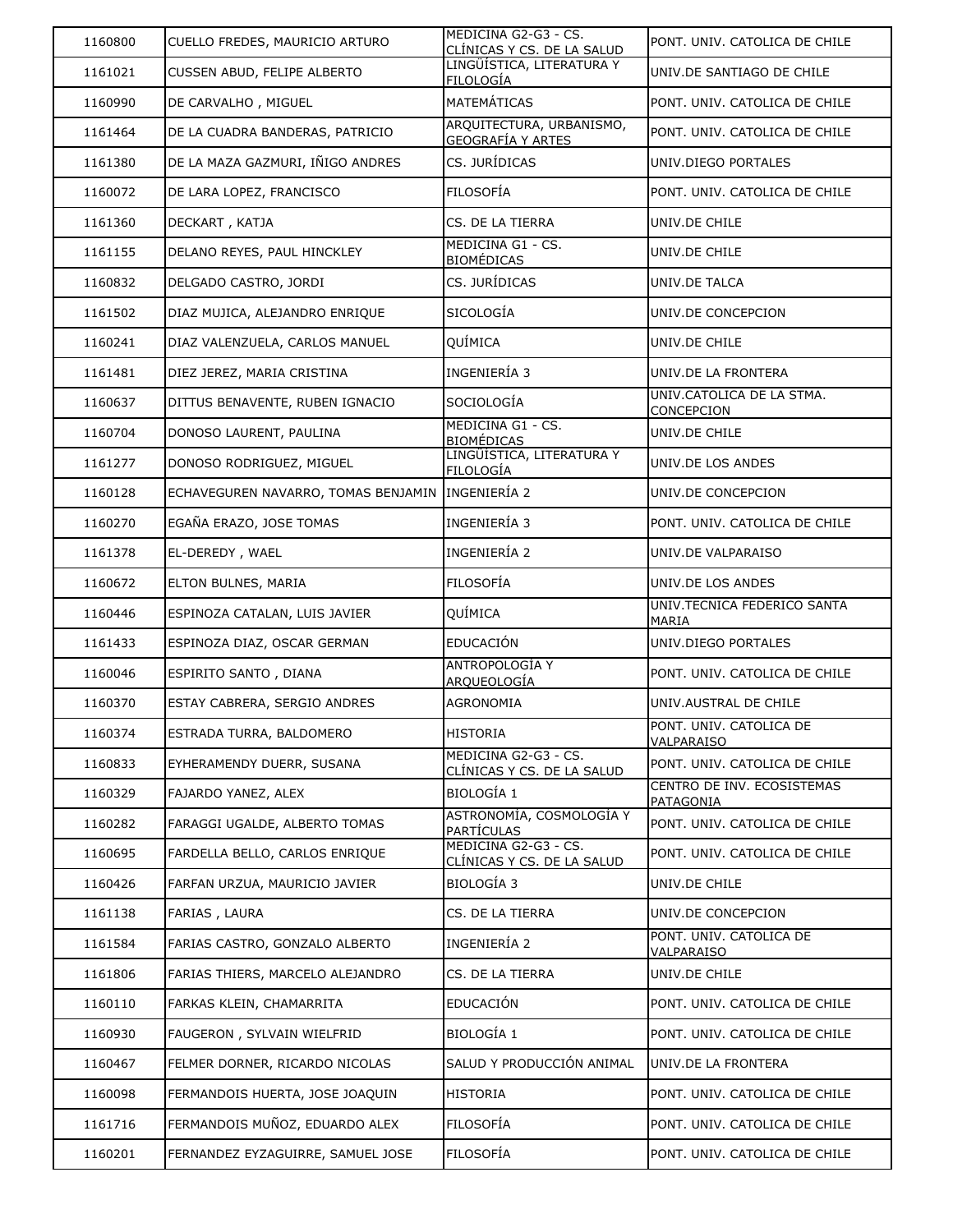| 1161197 | FERRES GARRIDO, MARCELA VIVIANA                 | MEDICINA G2-G3 - CS.<br>CLÍNICAS Y CS. DE LA SALUD   | PONT. UNIV. CATOLICA DE CHILE                      |
|---------|-------------------------------------------------|------------------------------------------------------|----------------------------------------------------|
| 1161253 | FIERRO BUSTOS, JUAN MANUEL                      | SOCIOLOGÍA                                           | UNIV.DE LA FRONTERA                                |
| 1161375 | FIERRO HUERTA, ANGELICA MARIA                   | QUÍMICA                                              | PONT. UNIV. CATOLICA DE CHILE                      |
| 1161800 | FRANCK BERGER, NICOLAS WALTER                   | <b>AGRONOMIA</b>                                     | UNIV.DE CHILE                                      |
| 1160122 | FRANKEN KURZEN, CLEMENS AUGUST                  | LINGÜÍSTICA, LITERATURA Y<br><b>FILOLOGÍA</b>        | PONT, UNIV, CATOLICA DE CHILE                      |
| 1161078 | FUENTEALBA ARCOS, JORGE PATRICIO                | <b>BIOLOGÍA 3</b>                                    | UNIV.DE CONCEPCION                                 |
| 1160443 | FUENTEALBA PATIÑO, DENIS ALBERTO                | QUÍMICA                                              | PONT. UNIV. CATOLICA DE CHILE                      |
| 1161453 | FUENTES CASTILLO, ANDRES HERNAN                 | INGENIERÍA 1                                         | UNIV.TECNICA FEDERICO SANTA<br>MARIA               |
| 1160567 | GAJARDO ADARO, PEDRO RODRIGO                    | <b>MATEMÁTICAS</b>                                   | UNIV.TECNICA FEDERICO SANTA<br>MARIA               |
| 1160685 | GALDAMEZ SILVA, ANTONIO CESAR                   | QUÍMICA                                              | UNIV.DE CHILE                                      |
| 1160222 | GALGANI MUÑOZ, JAIME ALBERTO                    | LINGÜÍSTICA, LITERATURA Y<br><b>FILOLOGÍA</b>        | UNIV.METROPOLITANA DE CS.DE LA<br><b>EDUCACION</b> |
| 1161661 | GALLARDO CUADRA, ISMAEL ENRIQUE                 | <b>SICOLOGÍA</b>                                     | UNIV.DE TALCA                                      |
| 1160045 | GALLARDO IBAÑEZ, HECTOR FRANCISCO               | <b>ANTROPOLOGÍA Y</b><br>ARQUEOLOGÍA                 | UNIV.ACADEMIA DE HUMANISMO<br>CRISTIANO            |
| 1160368 | GALVEZ GARCIA, GERMAN                           | <b>SICOLOGÍA</b>                                     | UNIV.DE LA FRONTERA                                |
| 1161456 | GANA ANSALDO, JUAN CRISTOBAL                    | MEDICINA G2-G3 - CS.<br>CLÍNICAS Y CS. DE LA SALUD   | PONT. UNIV. CATOLICA DE CHILE                      |
| 1161353 | GANGA CONTRERAS, FRANCISCO ANIBAL               | SOCIOLOGÍA                                           | UNIV.DE LOS LAGOS                                  |
| 1160963 | GARCES, ALEJANDRO                               | <b>ANTROPOLOGÍA Y</b><br>ARQUEOLOGÍA                 | UNIV.CATOLICA DEL NORTE                            |
| 1161110 | GARCIA BARRIGA, JUAN LUIS                       | ARQUITECTURA, URBANISMO,<br><b>GEOGRAFÍA Y ARTES</b> | PONT. UNIV. CATOLICA DE CHILE                      |
| 1160540 | GARCIA HUIDOBRO CAMPOS, MARTA<br><b>EUGENIA</b> | <b>MATEMÁTICAS</b>                                   | PONT. UNIV. CATOLICA DE CHILE                      |
|         |                                                 |                                                      |                                                    |
| 1160168 | GARCIA MANSILLA, CARLOS ENRIQUE                 | SALUD Y PRODUCCIÓN ANIMAL                            | UNIV.DE CHILE                                      |
| 1160138 | GAXIOLA ALCANTAR, AURORA                        | <b>BIOLOGÍA 1</b>                                    | INST.DE ECOLOGIA Y BIODIVERSIDAD                   |
| 1160145 | GELCICH CROSSLEY, STEFAN                        | <b>BIOLOGÍA 1</b>                                    | PONT. UNIV. CATOLICA DE CHILE                      |
| 1161358 | GERARD, KARIN                                   | <b>BIOLOGÍA 1</b>                                    | UNIV.DE MAGALLANES                                 |
| 1161439 | GIRONAS LEON, JORGE ALFREDO                     | INGENIERÍA 1                                         | PONT. UNIV. CATOLICA DE CHILE                      |
| 1161115 | GODOY SANCHEZ, ALEJANDRO SAMUEL                 | MEDICINA G1 - CS.<br><b>BIOMÉDICAS</b>               | PONT, UNIV, CATOLICA DE CHILE                      |
| 1161224 | GOMEZ NAVEDO, JUAN                              | <b>BIOLOGÍA 1</b>                                    | UNIV.AUSTRAL DE CHILE                              |
| 1161721 | GOMEZ NOCETTI, VIVIANA DE LOURDES               | <b>EDUCACIÓN</b>                                     | PONT. UNIV. CATOLICA DE CHILE                      |
| 1161129 | GOMEZ OCAMPO, IVAN MANUEL                       | BIOLOGÍA 1                                           | UNIV.AUSTRAL DE CHILE                              |
| 1160188 | GOMEZ ROJAS, DAVID MAXIMILIANO                  | SICOLOGÍA                                            | UNIV.DE CHILE                                      |
| 1161106 | GONZALEZ AGUERO, MAURICIO ALFREDO               | AGRONOMIA                                            | INST.DE INVESTIGACIONES<br><b>AGROPECUARIAS</b>    |
| 1160004 | GONZALEZ AVILES, CRISTIAN DAVID                 | <b>MATEMÁTICAS</b>                                   | UNIV.DE LA SERENA                                  |
| 1160015 | GONZALEZ BURGOS, MARIA JULIETA                  | MEDICINA G1 - CS.                                    | UNIV.DE CHILE                                      |
| 1161371 | GONZALEZ GUTIERREZ, ROBERTO                     | <b>BIOMÉDICAS</b><br>SICOLOGÍA                       | PONT. UNIV. CATOLICA DE CHILE                      |
| 1160261 | GONZALEZ LEON, CARLOS                           | BIOLOGÍA 2                                           | UNIV.DE VALPARAISO                                 |
| 1160209 | GONZALEZ MIRANDA, SERGIO ALBERTO                | <b>HISTORIA</b>                                      | UNIV.ARTURO PRAT                                   |
| 1160251 | GONZALEZ ROJAS, FELIPE ALBERTO                  | INGENIERÍA 2                                         | UNIV.DIEGO PORTALES                                |
| 1161413 | GONZALEZ UGALDE, CARLOS                         | <b>EDUCACIÓN</b>                                     | PONT. UNIV. CATOLICA DE CHILE                      |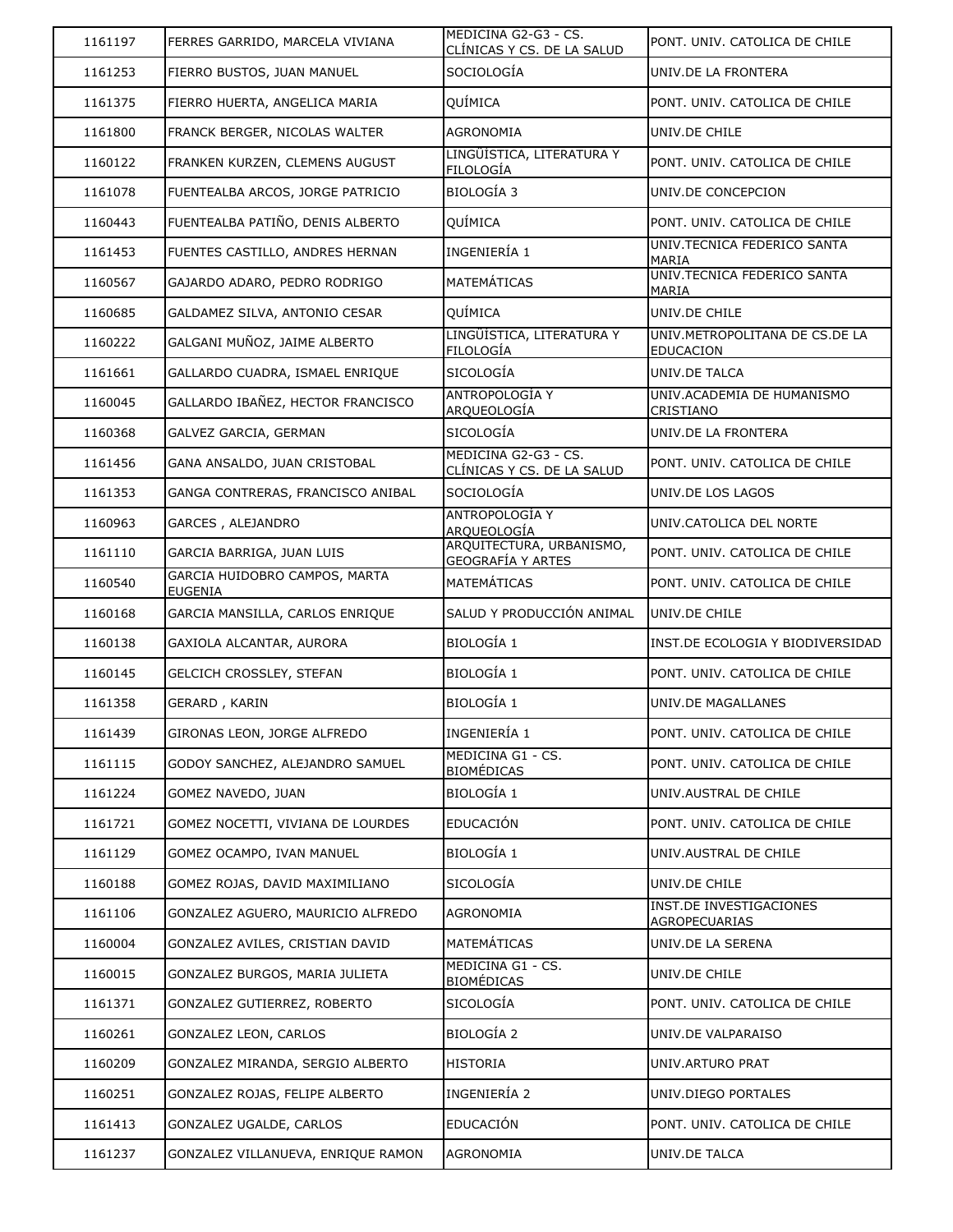| 1160683 | GONZALVEZ TORRALBO, HERMINIA          | <b>ANTROPOLOGIA Y</b><br><u>ARQUEOLOGÍA</u>               | UNIV.ALBERTO HURTADO                        |
|---------|---------------------------------------|-----------------------------------------------------------|---------------------------------------------|
| 1161319 | GOUET BAÑARES, RAUL EDUARDO           | <b>MATEMÁTICAS</b>                                        | UNIV.DE CHILE                               |
| 1160031 | GREZ TOSO, SANTIAGO SERGIO            | <b>HISTORIA</b>                                           | UNIV.DE CHILE                               |
| 1160583 | GUERRERO MARTIN, PABLO CESAR          | BIOLOGÍA 1                                                | UNIV.DE CONCEPCION                          |
| 1160721 | GUERRERO RUZ, SICHEM                  | INGENIERÍA 3                                              | UNIV.DE LOS ANDES                           |
| 1160216 | GUERRERO SIANCAS, CECILIA ANDREA      | INGENIERÍA 3                                              | PONT. UNIV. CATOLICA DE<br>VALPARAISO       |
| 1160236 | GUESALAGA MEISSNER, ANDRES RODRIGO    | INGENIERÍA 2                                              | PONT. UNIV. CATOLICA DE CHILE               |
| 1161427 | GUEVARA ALVEZ, PAMELA BEATRIZ         | INGENIERÍA 2                                              | UNIV.DE CONCEPCION                          |
| 1160702 | GUILIANI GUERIN, NICOLAS SIMON DOMINI | BIOLOGÍA 3                                                | UNIV.DE CHILE                               |
| 1160167 | GULPPI CABRA, MIGUEL ANGEL            | QUÍMICA                                                   | UNIV.DE SANTIAGO DE CHILE                   |
| 1160705 | GUNTHER SAPUNAR, GERMAN RICARDO       | QUÍMICA                                                   | UNIV.DE CHILE                               |
| 1160026 | GUTIERREZ CAMUS, JULIO ROBERTO        | <b>BIOLOGÍA 1</b>                                         | UNIV.DE LA SERENA                           |
| 1161194 | HAKOBYAN, HAYK                        | ASTRONOMÍA, COSMOLOGÍA Y<br><b>PARTÍCULAS</b>             | UNIV.TECNICA FEDERICO SANTA<br><b>MARIA</b> |
| 1161699 | HAUSSERMANN BAUER, VERENA SUSANNE     | BIOLOGÍA 1                                                | PONT. UNIV. CATOLICA DE<br>VALPARAISO       |
| 1160277 | HECHT MARCHANT, ROMY STEPHANIE        | ARQUITECTURA, URBANISMO,<br>GEOGRAFÍA Y ARTES             | PONT. UNIV. CATOLICA DE CHILE               |
| 1161463 | HELO HERRERA, JUAN CARLOS             | ASTRONOMÍA, COSMOLOGÍA Y<br><b>PARTÍCULAS</b>             | UNIV.TECNICA FEDERICO SANTA<br><b>MARIA</b> |
| 1160953 | HENRIQUEZ VIÑAS, MIRIAM LORENA        | CS. JURÍDICAS                                             | UNIV.ALBERTO HURTADO                        |
| 1160741 | HERNANDEZ RIOS, EMMA MARCELA          | MEDICINA G2-G3 - CS.<br><u>CLÍNICAS Y CS. DE LA SALUD</u> | UNIV.DE CHILE                               |
| 1161526 | HERNANDEZ ULLOA, CARLOS MARCELO       | INGENIERÍA 2                                              | UNIV.ANDRES BELLO                           |
| 1160943 | HERRERA MALDONADO, JUAN CARLOS        | INGENIERÍA 2                                              | PONT. UNIV. CATOLICA DE CHILE               |
| 1161614 | HEVIA ZAMORA, SAMUEL ALEJANDRO        | FÍSICA TEÓRICA Y<br>EXPERIMENTAL                          | PONT. UNIV. CATOLICA DE CHILE               |
| 1160849 | HORTA TRICALLOTIS, HELENA             | ANTROPOLOGÍA Y<br>ARQUEOLOGÍA                             | UNIV.CATOLICA DEL NORTE                     |
| 1160230 | HOZVEN VALENZUELA, LEONIDAS ROBERTO   | LINGÜÍSTICA, LITERATURA Y<br>FILOLOGÍA                    | PONT. UNIV. CATOLICA DE CHILE               |
| 1160094 | IBAÑEZ ORELLANA, ROMUALDO JERMAN      | LINGÜÍSTICA, LITERATURA Y<br><b>FILOLOGÍA</b>             | PONT, UNIV, CATOLICA DE<br>VALPARAISO       |
| 1161669 | IBARRA ALONSO, MACARENA CAROLINA      | HISTORIA                                                  | PONT. UNIV. CATOLICA DE CHILE               |
| 1160971 | IHLE BASCUÑAN, CHRISTIAN FELIPE       | INGENIERÍA 1                                              | UNIV.DE CHILE                               |
| 1161015 | IMARAI BAHAMONDE, CARMEN MONICA       | <b>BIOLOGÍA 2</b>                                         | UNIV.DE SANTIAGO DE CHILE                   |
| 1161437 | IMILAN OJEDA, WALTER ALEJANDRO        | ARQUITECTURA, URBANISMO,<br><u>GEOGRAFÍA Y ARTES</u>      | UNIV.DE CHILE                               |
| 1160724 | INESTROSA CANTIN, NIBALDO MANUEL      | <b>BIOLOGÍA 2</b>                                         | PONT. UNIV. CATOLICA DE CHILE               |
| 1160305 | IOMMI AMUNATEGUI, GODOFREDO TOMAS     | <b>FILOSOFÍA</b>                                          | PONT. UNIV. CATOLICA DE<br>VALPARAISO       |
| 1160205 | ITURRA HERRERA, CAROLINA              | EDUCACIÓN                                                 | UNIV.DE TALCA                               |
| 1161635 | ITURRIAGA PASTENE, LEONELO PATRICIO   | MATEMÁTICAS                                               | UNIV.TECNICA FEDERICO SANTA<br>MARIA        |
| 1161739 | JALIL MILAD, JORGE EMILIO             | MEDICINA G2-G3 - CS.<br><u>CLÍNICAS Y CS. DE LA SALUD</u> | PONT. UNIV. CATOLICA DE CHILE               |
| 1160410 | JARA DIAZ, SERGIO RODOLFO             | INGENIERÍA 2                                              | UNIV.DE CHILE                               |
| 1161218 | JENKINS FISHER, JAMES STEWART         | ASTRONOMÍA, COSMOLOGÍA Y<br><b>PARTÍCULAS</b>             | UNIV.DE CHILE                               |
| 1160060 | JIMENEZ CURIHUAL, VERONICA ANDREA     | QUÍMICA                                                   | UNIV.ANDRES BELLO                           |
| 1160302 | JORQUERA TAPIA, MILKO ALBERTO         | AGRONOMIA                                                 | UNIV.DE LA FRONTERA                         |
| 1161347 | JULIAN VEJAR, DASTEN                  | SOCIOLOGÍA                                                | UNIV.CATOLICA DE TEMUCO                     |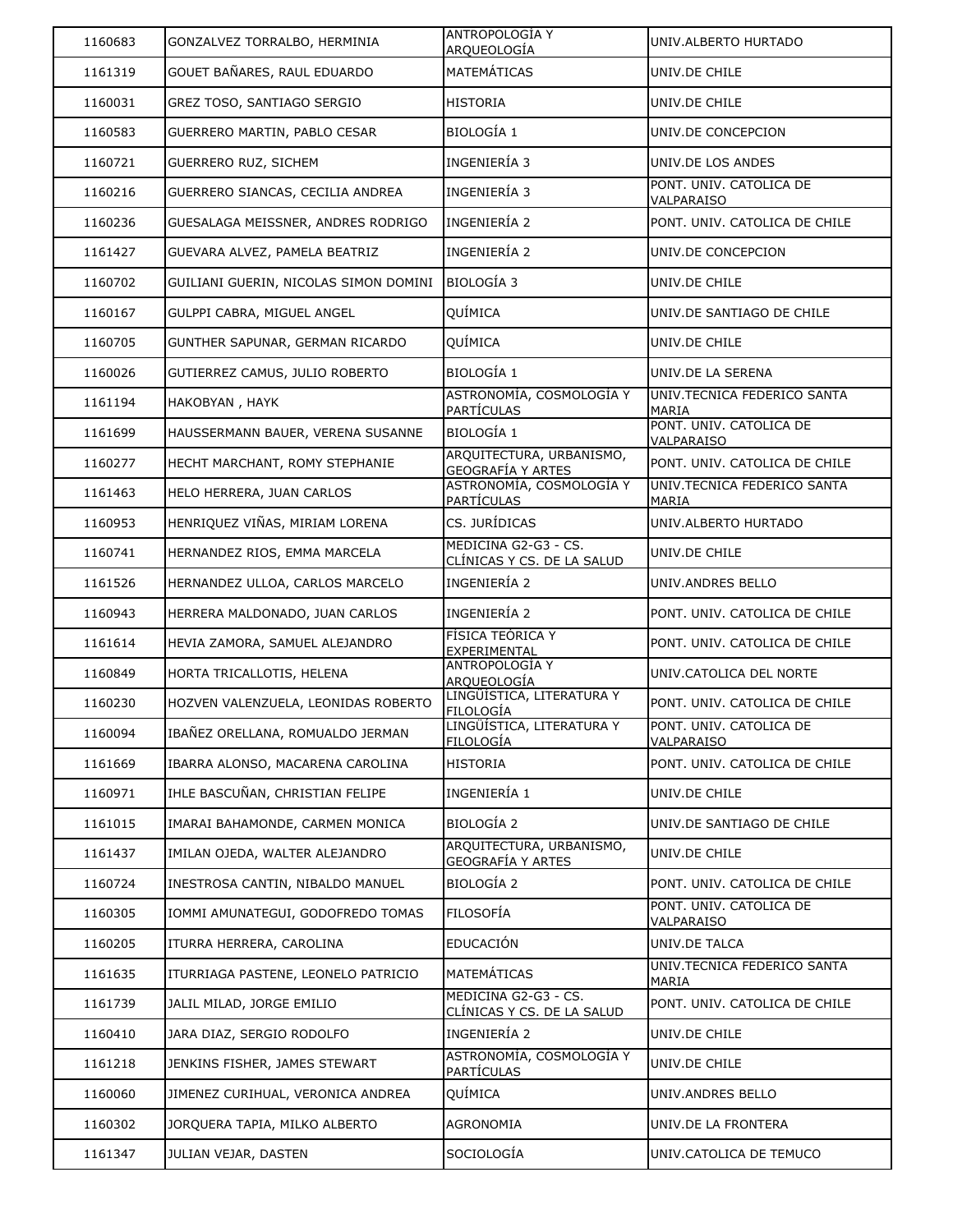| 1160249 | JULLIAN MATTHAEI, CAROLINA MARIA                 | QUÍMICA                                              | UNIV.DE CHILE                        |
|---------|--------------------------------------------------|------------------------------------------------------|--------------------------------------|
| 1160550 | KIWI KRAUSKOPF, JAN BENO                         | MATEMÁTICAS                                          | PONT. UNIV. CATOLICA DE CHILE        |
| 1160639 | KIWI TICHAUER, MIGUEL GERMAN                     | FÍSICA TEÓRICA Y<br>EXPERIMENTAL                     | UNIV.DE CHILE                        |
| 1161697 | LABATUT HERNANDEZ, RODRIGO<br>ALEJANDRO          | INGENIERÍA 1                                         | PONT. UNIV. CATOLICA DE CHILE        |
| 1161403 | LANDEROS SILVA, PEDRO MIGUEL                     | FÍSICA TEÓRICA Y<br>EXPERIMENTAL                     | UNIV.TECNICA FEDERICO SANTA<br>MARIA |
| 1161156 | LAVANDERO GONZALEZ, SERGIO ALEJANDRO             | MEDICINA G1 - CS.<br><b>BIOMÉDICAS</b>               | UNIV.DE CHILE                        |
| 1160301 | LEIVA BIANCHI, MARCELO CRISTIAN                  | SICOLOGÍA                                            | UNIV.DE TALCA                        |
| 1161159 | LEIVA CAMPUSANO, ANGEL RODRIGO                   | QUÍMICA                                              | PONT. UNIV. CATOLICA DE CHILE        |
| 1160617 | LEIVA GUZMAN, MANUEL ANDRES                      | QUÍMICA                                              | UNIV.DE CHILE                        |
| 1161717 | LEIVA NEUENSCHWANDER, PEDRO IGNACIO              | <b>CS. ECONOMICAS Y</b><br>ADMINISTRATIVAS           | UNIV.DE CHILE                        |
| 1160868 | LEIVA SANCHEZ, VICTOR ELISEO                     | <b>MATEMÁTICAS</b>                                   | UNIV.ADOLFO IBANEZ                   |
| 1161037 | LETELIER WARTENBERG, RAUL SERGIO                 | CS. JURÍDICAS                                        | UNIV.ALBERTO HURTADO                 |
| 1160152 | LIBEDINSKY SILVA, NICOLAS IVAN                   | MATEMÁTICAS                                          | UNIV.DE CHILE                        |
| 1160864 | LIENDO ROJAS, ALVARO PATRICIO                    | <b>MATEMÁTICAS</b>                                   | UNIV.DE TALCA                        |
| 1160940 | LILLO ZURITA, PATRICIA DEL CARMEN                | MEDICINA G2-G3 - CS.<br>CLÍNICAS Y CS. DE LA SALUD   | UNIV.DE CHILE                        |
| 1161550 | LINK LAZO, FELIPE ALEJANDRO                      | ARQUITECTURA, URBANISMO,<br><b>GEOGRAFÍA Y ARTES</b> | PONT. UNIV. CATOLICA DE CHILE        |
| 1161184 | LIRA TEILLERY, PAULINA M.                        | ASTRONOMÍA, COSMOLOGÍA Y<br>PARTÍCULAS               | UNIV.DE CHILE                        |
| 1160636 | LONDOÑO MARTINEZ, FERNANDO ENRIQUE               | CS. JURÍDICAS                                        | UNIV.DIEGO PORTALES                  |
| 1160899 | LOPEZ BELCHI, MARIA DOLORES                      | INGENIERÍA 3                                         | UNIV.DE CONCEPCION                   |
| 1160494 | LOPEZ DROGUETT, ENRIQUE ANDRES                   | INGENIERÍA 1                                         | UNIV.DE CHILE                        |
| 1161271 | LOPEZ JENSSEN, MARTA LORENA                      | INGENIERÍA 1                                         | UNIV.DE CONCEPCION                   |
| 1160894 | LOPEZ LUIS, JULIO CESAR                          | <b>MATEMÁTICAS</b>                                   | UNIV.DIEGO PORTALES                  |
| 1160807 | LOPEZ MUÑOZ, RODRIGO ANDRES                      | <b>BIOLOGÍA 3</b>                                    | UNIV.AUSTRAL DE CHILE                |
| 1160794 | LOPEZ SEPULVEDA, PATRICIO GERARDO                | <b>BIOLOGÍA 1</b>                                    | UNIV.DE CONCEPCION                   |
| 1160480 | LOYOLA PEDEVILA, MARIA ALEJANDRA                 | <b>BIOLOGÍA 3</b>                                    | FUND. CIENCIA PARA LA VIDA           |
| 1160151 | LUENGO KANACRI, BERNADETTE PAULA                 | SICOLOGÍA                                            | PONT. UNIV. CATOLICA DE CHILE        |
| 1160823 | LUND PLANTAT, FERNANDO                           | INGENIERÍA 1                                         | UNIV.DE CHILE                        |
| 1161733 | MADRID MONTECINOS, RODOLFO LEONARDO BIOLOGÍA 2   |                                                      | UNIV.DE SANTIAGO DE CHILE            |
| 1160738 | MALDONADO ALARCON, SEBASTIAN<br><b>ALEJANDRO</b> | INGENIERÍA 2                                         | UNIV.DE LOS ANDES                    |
| 1161762 | MANCILLA MUÑOZ, MAURICIO JAVIER                  | <b>FILOSOFÍA</b>                                     | UNIV.AUSTRAL DE CHILE                |
| 1160409 | MANSILLA, JUAN                                   | <b>EDUCACIÓN</b>                                     | UNIV.CATOLICA DE TEMUCO              |
| 1160101 | MANSILLA GONZALEZ, HECTOR DANIEL                 | QUÍMICA                                              | UNIV.DE CONCEPCION                   |
| 1160873 | MANSUY HUERTA, DANIEL                            | FILOSOFÍA                                            | UNIV.DE LOS ANDES                    |
| 1160359 | MANTOIU, MARIUS LAURENTIU                        | MATEMÁTICAS                                          | UNIV.DE CHILE                        |
| 1160147 | MAÑALICH RAFFO, JUAN PABLO                       | CS. JURÍDICAS                                        | UNIV.DE CHILE                        |
| 1161252 | MARDONES COFRE, GONZALO ANTONIO                  | <b>BIOLOGÍA 2</b>                                    | UNIV.AUSTRAL DE CHILE                |
| 1160025 | MARIANOV KLUGE, VLADIMIR                         | INGENIERÍA 2                                         | PONT. UNIV. CATOLICA DE CHILE        |
| 1161023 | MARQUET ITURRIAGA, PABLO A                       | BIOLOGÍA 1                                           | PONT. UNIV. CATOLICA DE CHILE        |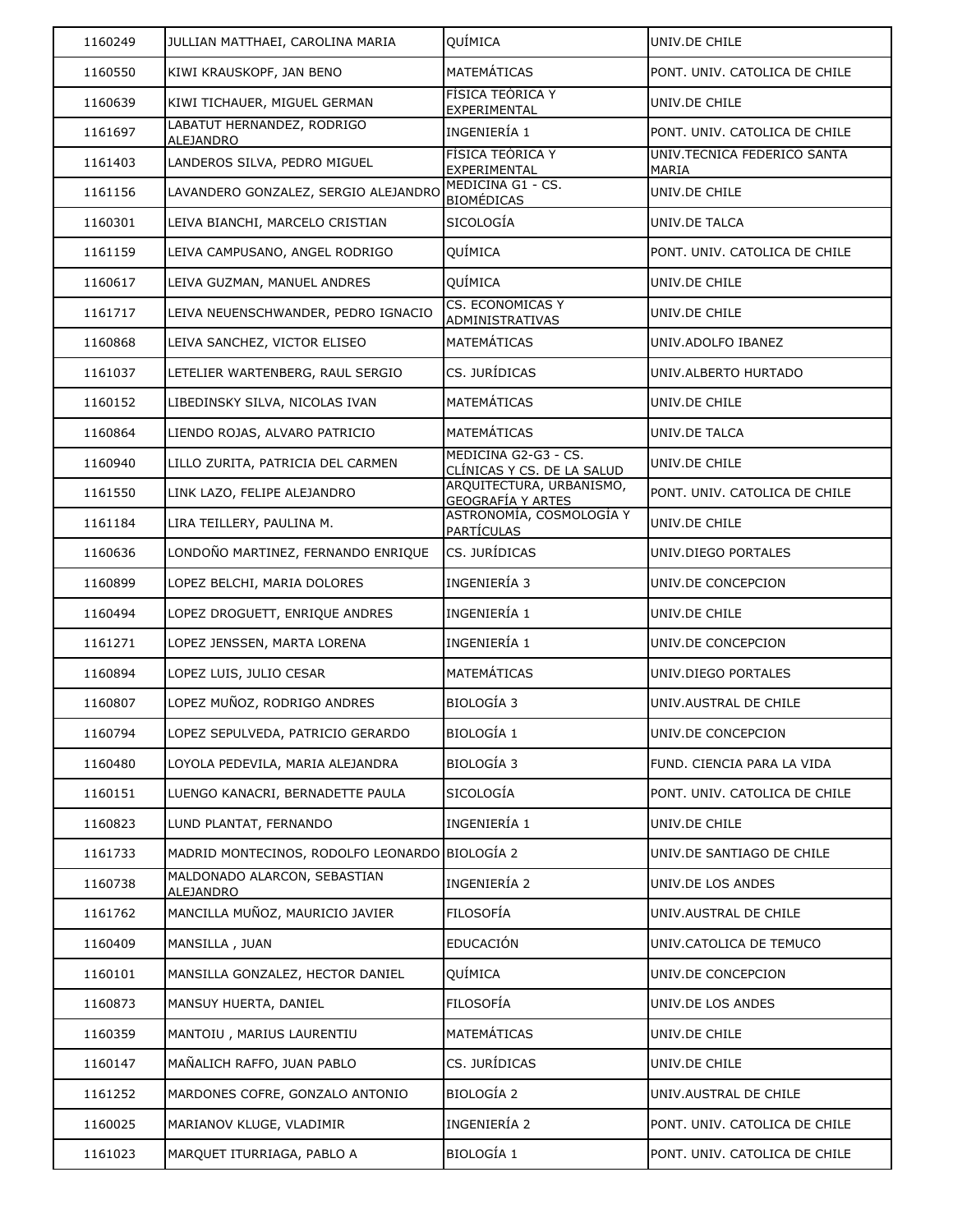| 1160836 | MARTINEZ AGUAYO, ALEJANDRO GREGORIO | MEDICINA G2-G3 - CS.<br>CLÍNICAS Y CS. DE LA SALUD   | PONT. UNIV. CATOLICA DE CHILE                |
|---------|-------------------------------------|------------------------------------------------------|----------------------------------------------|
| 1161696 | MARTINEZ NAHUEL, VANIA ANGELICA     | <b>SICOLOGÍA</b>                                     | UNIV.DE CHILE                                |
| 1161311 | MARTINEZ SILVA, CRISTIAN ANDRES     | ASTRONOMÍA, COSMOLOGÍA Y<br><b>PARTÍCULAS</b>        | CENTRO DE ESTUDIOS CIENTIFICOS               |
| 1160148 | MARZABAL BLANCAFORT, AINOA          | <b>EDUCACIÓN</b>                                     | PONT. UNIV. CATOLICA DE CHILE                |
| 1160885 | MASSARDO VEGA, LUCIA TERESA DEL P   | MEDICINA G2-G3 - CS.<br>CLÍNICAS Y CS. DE LA SALUD   | UNIV.DE CHILE                                |
| 1160968 | MASSMANN WYNEKEN, STEFANIE SUSANA   | LINGÜÍSTICA, LITERATURA Y<br>FILOLOGÍA               | UNIV.ANDRES BELLO                            |
| 1160463 | MATIACEVICH, SILVIA BEATRIZ         | INGENIERÍA 3                                         | UNIV.DE SANTIAGO DE CHILE                    |
| 1161068 | MATOS LALE, JUAN                    | QUÍMICA                                              | UNIV.DE CONCEPCION                           |
| 1160343 | MATUS ACUÑA, JEAN PIERRE            | CS. JURÍDICAS                                        | UNIV.DE CHILE                                |
| 1160732 | MATUS CANOVAS, CLAUDIA LORENA       | <b>EDUCACIÓN</b>                                     | PONT. UNIV. CATOLICA DE CHILE                |
| 1161284 | MATUS MONTERO, MARIA SOLEDAD        | MEDICINA G1 - CS.<br><b>BIOMÉDICAS</b>               | FUNDACION BIOMEDICA NEUROUNION               |
| 1161066 | MAYER LUX, LAURA                    | CS. JURÍDICAS                                        | PONT. UNIV. CATOLICA DE<br>VALPARAISO        |
| 1161791 | MEDINA SILVA, RAFAEL ANDRES         | MEDICINA G2-G3 - CS.<br>CLÍNICAS Y CS. DE LA SALUD   | PONT. UNIV. CATOLICA DE CHILE                |
| 1161249 | MEJIAS ALONZO, CLAUDIA CAROLINA     | CS. JURÍDICAS                                        | PONT. UNIV. CATOLICA DE<br><b>VALPARAISO</b> |
| 1161262 | MELENDEZ GUERRERO, CARLOS ELEODORO  | CS. JURÍDICAS                                        | UNIV.DIEGO PORTALES                          |
| 1160239 | MELLADO MARTIN, PAULA ELVIRA        | FÍSICA TEÓRICA Y<br>EXPERIMENTAL                     | UNIV.ADOLFO IBANEZ                           |
| 1161010 | MELO HURTADO, FRANCISCO ESTEBAN     | FÍSICA TEÓRICA Y<br>EXPERIMENTAL                     | UNIV.DE SANTIAGO DE CHILE                    |
| 1160584 | MENESES ARAYA, CLAUDIO ANTONIO      | AGRONOMIA                                            | UNIV.ANDRES BELLO                            |
| 1160286 | MERIGO LINDAHL, JOSE MARIA          | INGENIERÍA 2                                         | UNIV.DE CHILE                                |
| 1160102 | MERINO MONTERO, LUIS FELIX          | ARQUITECTURA, URBANISMO,<br><b>GEOGRAFÍA Y ARTES</b> | UNIV.DE CHILE                                |
| 1161314 | MERY QUIROZ, DOMINGO ARTURO         | INGENIERÍA 2                                         | PONT. UNIV. CATOLICA DE CHILE                |
| 1160465 | MEZZANO ABEDRAPO, SERGIO AGUSTIN    | MEDICINA G1 - CS.<br><b>BIOMÉDICAS</b>               | UNIV.AUSTRAL DE CHILE                        |
| 1160132 | MIGUEZ CAVIERES, GONZALO JAVIER     | SICOLOGÍA                                            | UNIV.DE CHILE                                |
| 1161593 | MILLAN GASCA, JAVIER                | SALUD Y PRODUCCIÓN ANIMAL                            | UNIV.ANDRES BELLO                            |
| 1161054 | MITTELMANN PRIETO, JORGE EUGENIO    | FILOSOFÍA                                            | UNIV.DE LOS ANDES                            |
| 1160013 | MOENNE MUÑOZ, ALEJANDRA LEONOR      | <b>BIOLOGÍA 3</b>                                    | UNIV.DE SANTIAGO DE CHILE                    |
| 1160177 | MOLINA GALVEZ, MARIO IGNACIO        | FÍSICA TEÓRICA Y<br>EXPERIMENTAL                     | UNIV.DE CHILE                                |
| 1160976 | MONDACA ROJAS, CARLOS ENRIQUE       | EDUCACIÓN                                            | UNIV.DE TARAPACA                             |
| 1161802 | MONTERO AYALA, JUAN PABLO           | CS. ECONOMICAS Y<br>ADMINISTRATIVAS                  | PONT. UNIV. CATOLICA DE CHILE                |
| 1160602 | MONTERO VEGA, ADELA ROSA            | SOCIOLOGÍA                                           | UNIV.DE CHILE                                |
| 1160851 | MORAGA CID, GUSTAVO ALONSO          | <b>BIOLOGÍA 2</b>                                    | UNIV.DE CONCEPCION                           |
| 1161524 | MORALES MUÑOZ, BERNARDO ENRIQUE     | MEDICINA G1 - CS.<br><b>BIOMÉDICAS</b>               | UNIV.DE SANTIAGO DE CHILE                    |
| 1161809 | MORALES SALINAS, LUIS JOSE          | ARQUITECTURA, URBANISMO,<br><b>GEOGRAFÍA Y ARTES</b> | UNIV.DE CHILE                                |
| 1160757 | MORALES VALENZUELA, JAVIER EDUARDO  | QUÍMICA                                              | UNIV.DE CHILE                                |
| 1161297 | MORALES VERDEJO, CESAR AARON        | QUÍMICA                                              | UNIV.BERNARDO O'HIGGINS                      |
| 1160352 | MORAN RUZ, GABRIEL ROBERTO          | SALUD Y PRODUCCIÓN ANIMAL                            | UNIV.AUSTRAL DE CHILE                        |
| 1160400 | MOREIRA LIMA, GUSTAVO DE AQUINO     | FÍSICA TEÓRICA Y<br>EXPERIMENTAL                     | UNIV.DE CONCEPCION                           |
| 1161064 | MORENO ARAYA, EDUARDO ENRIQUE       | INGENIERÍA 2                                         | UNIV.ADOLFO IBANEZ                           |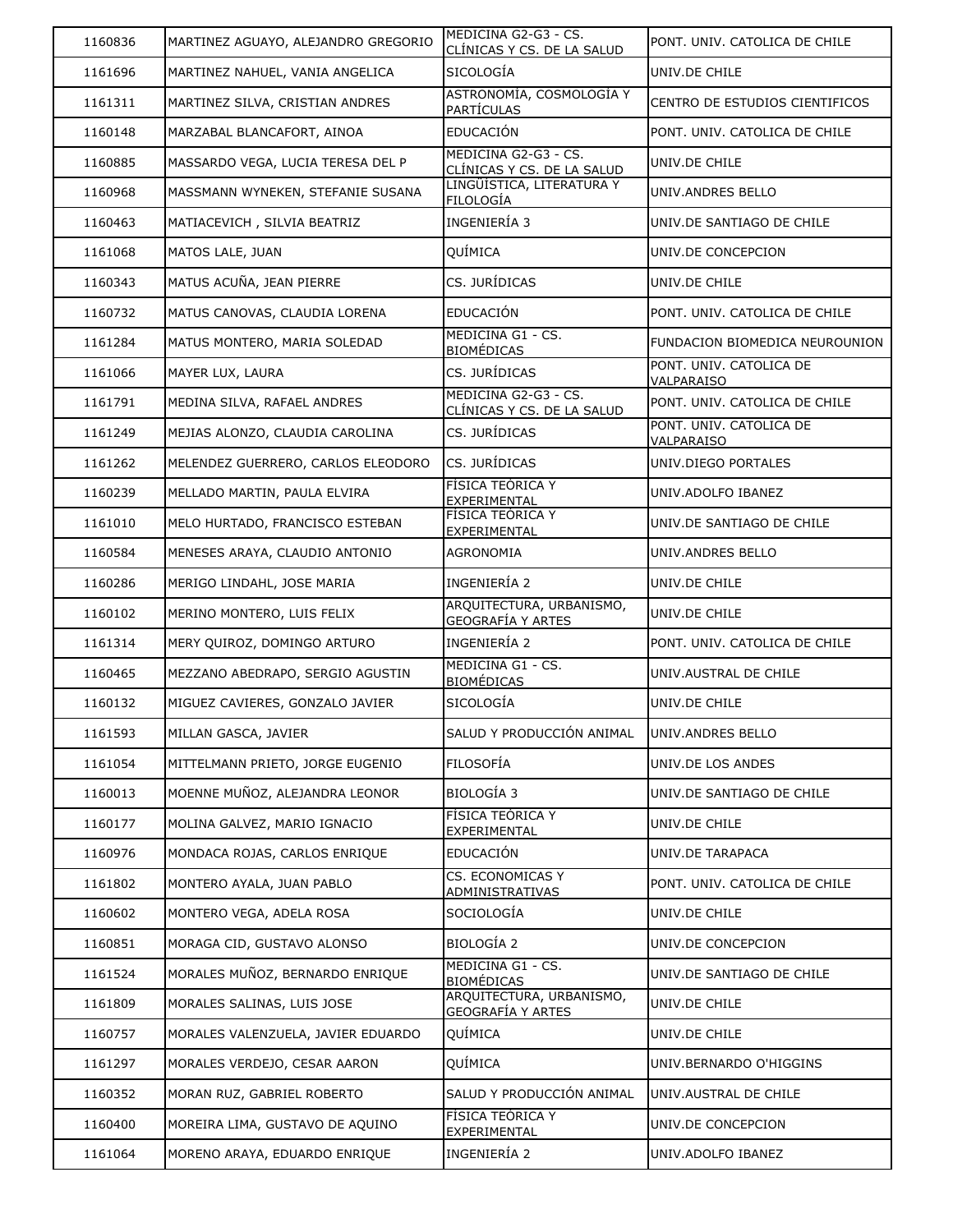| 1160761 | MORENO CUEVAS, JORGE JOSE         | INGENIERÍA 3                                  | UNIV.DEL BIO-BIO                      |
|---------|-----------------------------------|-----------------------------------------------|---------------------------------------|
| 1160820 | MORSELLI, EUGENIA                 | MEDICINA G1 - CS.<br><b>BIOMÉDICAS</b>        | PONT. UNIV. CATOLICA DE CHILE         |
| 1160388 | MOULIAN TESMER, RODRIGO           | ANTROPOLOGÍA Y<br><u>ARQUEOLOGÍA</u>          | UNIV.AUSTRAL DE CHILE                 |
| 1160774 | MUGA URQUIZA, IGNACIO PATRICIO    | MATEMÁTICAS                                   | PONT. UNIV. CATOLICA DE<br>VALPARAISO |
| 1161589 | MUNIZAGA MUÑOZ, MARCELA ADRIANA   | INGENIERÍA 2                                  | UNIV.DE CHILE                         |
| 1161711 | MUÑOZ GALVEZ, VICTOR HUGO         | FÍSICA TEÓRICA Y<br>EXPERIMENTAL              | UNIV.DE CHILE                         |
| 1161435 | MUÑOZ PEREZ, MIGUEL ANGEL         | MEDICINA G1 - CS.<br><b>BIOMÉDICAS</b>        | UNIV.DE VALPARAISO                    |
| 1160795 | MUÑOZ VARGAS, MARIA CRISTINA      | AGRONOMIA                                     | UNIV.DE CONCEPCION                    |
| 1160806 | MUÑOZ VIDAL, JAVIER ANDRES        | INGENIERÍA 2                                  | UNIV.DE TALCA                         |
| 1161333 | MUSALEM SAID, ANDRES IGNACIO      | <b>CS. ECONOMICAS Y</b><br>ADMINISTRATIVAS    | UNIV.DE CHILE                         |
| 1160135 | MUSSO POLLA, MONICA               | MATEMÁTICAS                                   | PONT. UNIV. CATOLICA DE CHILE         |
| 1160289 | NAVARRETE CAMPOS, SERGIO ANDRES   | <b>BIOLOGÍA 1</b>                             | PONT. UNIV. CATOLICA DE CHILE         |
| 1161420 | NAVARRO AZOCAR, JORGE MODESTO     | <b>BIOLOGÍA 1</b>                             | UNIV.AUSTRAL DE CHILE                 |
| 1160541 | NAVAS FLORES, ANDRES IGNACIO      | MATEMÁTICAS                                   | UNIV.DE SANTIAGO DE CHILE             |
| 1160018 | NEAMAN, ALEXANDER                 | <b>AGRONOMIA</b>                              | PONT. UNIV. CATOLICA DE<br>VALPARAISO |
| 1161672 | NEELY DELGUEIL, ALAN              | <b>BIOLOGÍA 2</b>                             | UNIV.DE VALPARAISO                    |
| 1161338 | NUÑEZ MUÑOZ, CARMEN GLORIA        | EDUCACIÓN                                     | PONT. UNIV. CATOLICA DE<br>VALPARAISO |
| 1161039 | NUÑEZ RETAMAL, FELIPE EDUARDO     | INGENIERÍA 2                                  | PONT. UNIV. CATOLICA DE CHILE         |
| 1160626 | OLAVARRIA GAMBI, MAURICIO RAUL    | CS. JURÍDICAS                                 | UNIV.DE SANTIAGO DE CHILE             |
| 1160627 | OPAZO CARVALLO, JUAN CRISTOBAL    | <b>BIOLOGÍA 1</b>                             | UNIV.AUSTRAL DE CHILE                 |
| 1160710 | ORELLANA ROCA, JUAN ANDRES        | <b>BIOLOGÍA 2</b>                             | PONT. UNIV. CATOLICA DE CHILE         |
| 1160997 | ORTEGA FARIAS, SAMUEL ORLANDO     | <b>AGRONOMIA</b>                              | UNIV.DE TALCA                         |
| 1161079 | OSORIO LIRA, FERNANDO ALBERTO     | INGENIERÍA 3                                  | UNIV.DE SANTIAGO DE CHILE             |
| 1161212 | OSORIO OLIVARES, FABIOLA BEATRIZ  | <b>BIOLOGÍA 2</b>                             | UNIV.DE CHILE                         |
| 1161325 | OYARZUA VARGAS, RICARDO ELVIS     | MATEMÁTICAS                                   | UNIV.DEL BIO-BIO                      |
| 1161450 | OYARZUN AMPUERO, FELIPE ANDRES    | QUÍMICA                                       | UNIV.DE CHILE                         |
| 1160765 | OYARZUN ROBLES, CESAR PABLO       | <b>FILOSOFÍA</b>                              | UNIV.DE CHILE                         |
| 1161176 | PAEZ COLLIO, MARITZA ANGELICA     | QUÍMICA                                       | UNIV.DE SANTIAGO DE CHILE             |
| 1160861 | PALMA MANRIQUEZ, WILFREDO OMAR    | MATEMÁTICAS                                   | PONT. UNIV. CATOLICA DE CHILE         |
| 1161783 | PAPADIMITRIOU, IOANNIS            | ASTRONOMÍA, COSMOLOGÍA Y<br><u>PARTÍCULAS</u> | PONT. UNIV. CATOLICA DE<br>VALPARAISO |
| 1161475 | PAREDES ESPARZA, RODOLFO JOSE     | SALUD Y PRODUCCIÓN ANIMAL                     | UNIV.ANDRES BELLO                     |
| 1160892 | PARRAGUEZ GAMBOA, VICTOR HUGO     | SALUD Y PRODUCCIÓN ANIMAL                     | UNIV.DE CHILE                         |
| 1161337 | PASTEN GONZALEZ, PABLO ARTURO     | INGENIERÍA 1                                  | PONT. UNIV. CATOLICA DE CHILE         |
| 1160911 | PEÑA CORTES, HUGO ALBERTO         | QUÍMICA                                       | UNIV.DE VALPARAISO                    |
| 1161251 | PERALTA TRONCOSO, OSCAR ALEJANDRO | SALUD Y PRODUCCIÓN ANIMAL                     | UNIV.DE CHILE                         |
| 1160942 | PEREIRA ULLOA, EDUARDO DOMINGO    | QUÍMICA                                       | UNIV.DE CONCEPCION                    |
| 1160574 | PEREZ ACLE, TOMAS ORLANDO         | <b>BIOLOGÍA 3</b>                             | FUND. CIENCIA PARA LA VIDA            |
| 1161034 | PEREZ FLORES, CLAUDIO ANDRES      | INGENIERÍA 2                                  | UNIV.DE CHILE                         |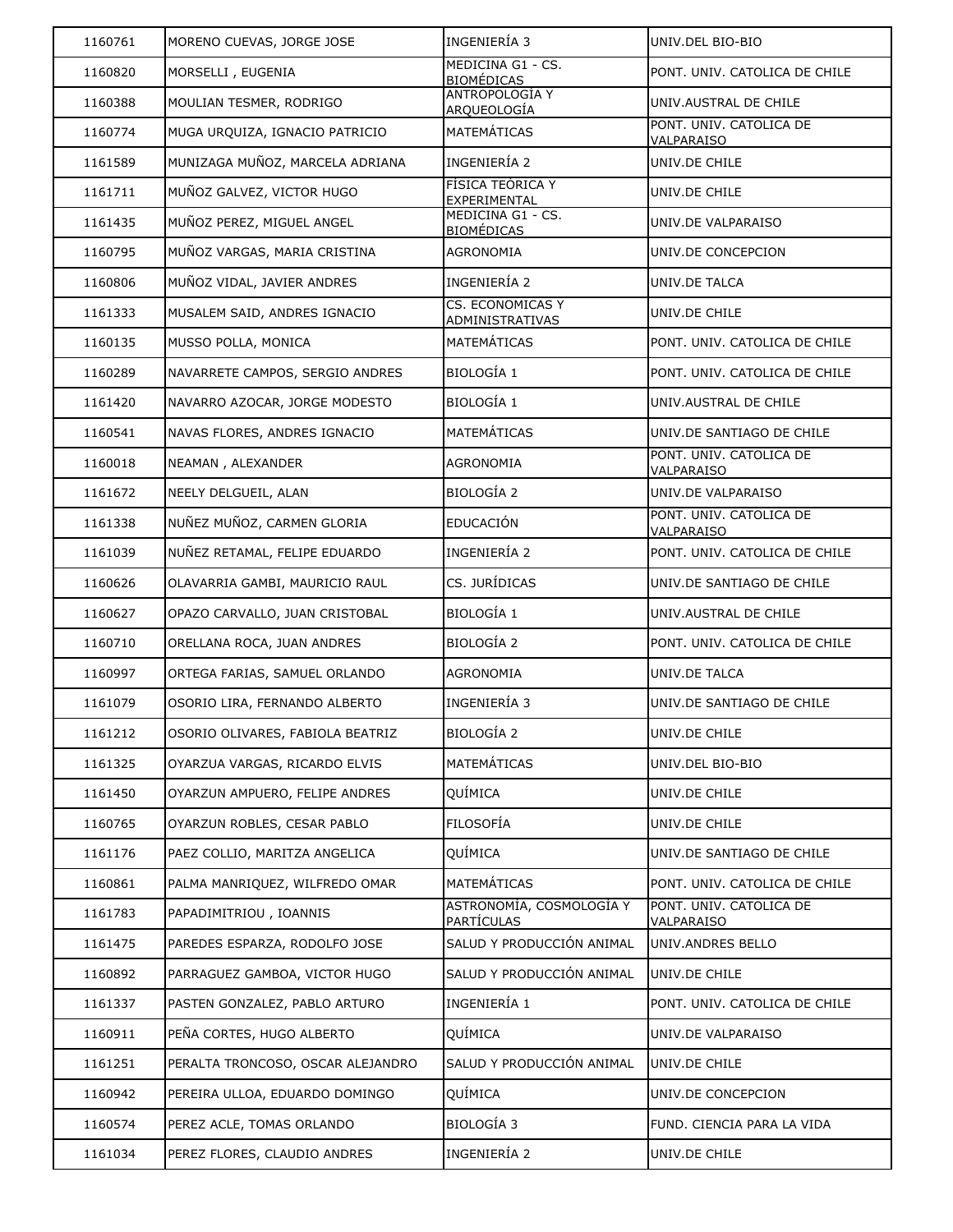| 1160543 | PEREZ LANTERO, PABLO                  | INGENIERÍA 2                                  | UNIV.DE VALPARAISO                             |
|---------|---------------------------------------|-----------------------------------------------|------------------------------------------------|
| 1161750 | PEREZ PANTOJA, DANILO RODRIGO         | <b>BIOLOGÍA 3</b>                             | UNIV.DE CONCEPCION                             |
| 1161541 | PEREZ VILLALOBOS, CRISTHIAN EXEQUEL   | <b>EDUCACIÓN</b>                              | UNIV.DE CONCEPCION                             |
| 1160980 | PEREZ WILSON, CARLOS EDUARDO          | EDUCACIÓN                                     | UNIV.DE CONCEPCION                             |
| 1161092 | PERTINO MABRICH, MARIANO WALTER       | QUÍMICA                                       | UNIV.DE TALCA                                  |
| 1160559 | PEZOA NUÑEZ, JORGE EDGARDO            | INGENIERÍA 2                                  | UNIV.DE CONCEPCION                             |
| 1160347 | PINO LAGOS, KARINA DE LAS MERCE       | <b>BIOLOGÍA 2</b>                             | UNIV.DE LOS ANDES                              |
| 1160330 | PIPER BUSICO, FRIDA INGRID            | <b>BIOLOGÍA 1</b>                             | CENTRO DE INV. ECOSISTEMAS<br><b>PATAGONIA</b> |
| 1161551 | PIZARRO CORTES, MARIA CAROLINA        | LINGÜÍSTICA, LITERATURA Y<br>FILOLOGÍA        | UNIV.DE SANTIAGO DE CHILE                      |
| 1160749 | PIZARRO URZUA, NANCY ALEJANDRA        | QUÍMICA                                       | UNIV.ANDRES BELLO                              |
| 1160027 | POBLETE ALDAY, PATRICIA ALEJANDRA     | LINGÜÍSTICA, LITERATURA Y<br>FILOLOGÍA        | UNIV.ACADEMIA DE HUMANISMO<br>CRISTIANO        |
| 1160149 | POMMIER, ERIC STEPHANE                | FILOSOFÍA                                     | PONT. UNIV. CATOLICA DE CHILE                  |
| 1161300 | PONCE DE LEON ATRIA, MACARENA         | <b>HISTORIA</b>                               | PONT. UNIV. CATOLICA DE CHILE                  |
| 1160479 | POTESTA, ANDREA                       | FILOSOFÍA                                     | PONT. UNIV. CATOLICA DE CHILE                  |
| 1161673 | POZO GALLARDO, KARLA ANDREA           | QUÍMICA                                       | UNIV.CATOLICA DE LA STMA.<br>CONCEPCION        |
| 1161055 | PRIETO VASQUEZ, CLAUDIA DEL CARMEN    | INGENIERÍA 2                                  | PONT. UNIV. CATOLICA DE CHILE                  |
| 1161817 | PUZIA, THOMAS HYAZINTH                | ASTRONOMÍA, COSMOLOGÍA Y<br>PARTÍCULAS        | PONT. UNIV. CATOLICA DE CHILE                  |
| 1160717 | QUEVEDO LEON, ROBERTO AGUSTIN         | INGENIERÍA 3                                  | UNIV.DE LOS LAGOS                              |
| 1160777 | QUEZADA MONRAS, CLAUDIA ANDREA        | <b>BIOLOGÍA 3</b>                             | UNIV.AUSTRAL DE CHILE                          |
| 1160521 | QUIJADA ABARCA, JUAN RAUL             | INGENIERÍA 1                                  | UNIV.DE CHILE                                  |
| 1160949 | RADOVIC NAUMOV, LJUBISA R             | INGENIERÍA 1                                  | UNIV.DE CONCEPCION                             |
| 1160527 | RAISSI, HAMDI                         | <b>MATEMÁTICAS</b>                            | PONT. UNIV. CATOLICA DE<br>VALPARAISO          |
| 1160811 | RAMIREZ BUSTOS, CRISTIAN ALEJANDRO    | <b>INGENIERÍA 3</b>                           | UNIV.TECNICA FEDERICO SANTA<br>MARIA           |
| 1160204 | RAMIREZ CABRERA, HECTOR ARIEL         | <b>MATEMÁTICAS</b>                            | UNIV.DE CHILE                                  |
| 1160934 | RATTO FUSTER, MARCELO HECTOR          | SALUD Y PRODUCCIÓN ANIMAL                     | UNIV.AUSTRAL DE CHILE                          |
| 1161117 | RECIO CORTES, FRANCISCO JAVIER        | QUÍMICA                                       | PONT. UNIV. CATOLICA DE CHILE                  |
| 1160391 | REDON PANTOJA, SILVIA MARIA           | <b>EDUCACIÓN</b>                              | PONT. UNIV. CATOLICA DE<br>VALPARAISO          |
| 1160174 | REMENIK ZISIS, DANIEL ILAN            | MATEMÁTICAS                                   | UNIV.DE CHILE                                  |
| 1161192 | RESTUCCIA NUÑEZ, ALVARO EDUARDO       | ASTRONOMÍA, COSMOLOGÍA Y<br>PARTÍCULAS        | UNIV.DE ANTOFAGASTA                            |
| 1160227 | RETAMAL LUCERO, MAURICIO ANTONIO      | <b>BIOLOGÍA 2</b>                             | UNIV.DEL DESARROLLO                            |
| 1161026 | REYES ANDREANI, MARIA JOSE            | SICOLOGÍA                                     | UNIV.DE CHILE                                  |
| 1161691 | REYES GARCIA, ENRIQUE GONZALO         | MATEMÁTICAS                                   | UNIV.DE SANTIAGO DE CHILE                      |
| 1161709 | REYES PAECKE, SONIA MARIANA           | ARQUITECTURA, URBANISMO,<br>GEOGRAFÍA Y ARTES | PONT. UNIV. CATOLICA DE CHILE                  |
| 1161525 | RIEDEL SORIA, CLAUDIA ANDREA          | MEDICINA G1 - CS.<br><b>BIOMÉDICAS</b>        | UNIV.ANDRES BELLO                              |
| 1160690 | RIVERA ABARCA, MARCO ESTEBAN          | INGENIERÍA 2                                  | UNIV.DE TALCA                                  |
| 1161787 | RIVERA GOMEZ-BARRIS, FRANCISCO JAVIER | MEDICINA G1 - CS.<br><b>BIOMÉDICAS</b>        | UNIV.AUSTRAL DE CHILE                          |
| 1160656 | RIVERA SALAZAR, DIEGO ANDRES          | CS. DE LA TIERRA                              | UNIV.DE CONCEPCION                             |
| 1160952 | RIVEROS PATRONI, GONZALO ANTONIO      | QUÍMICA                                       | UNIV.DE VALPARAISO                             |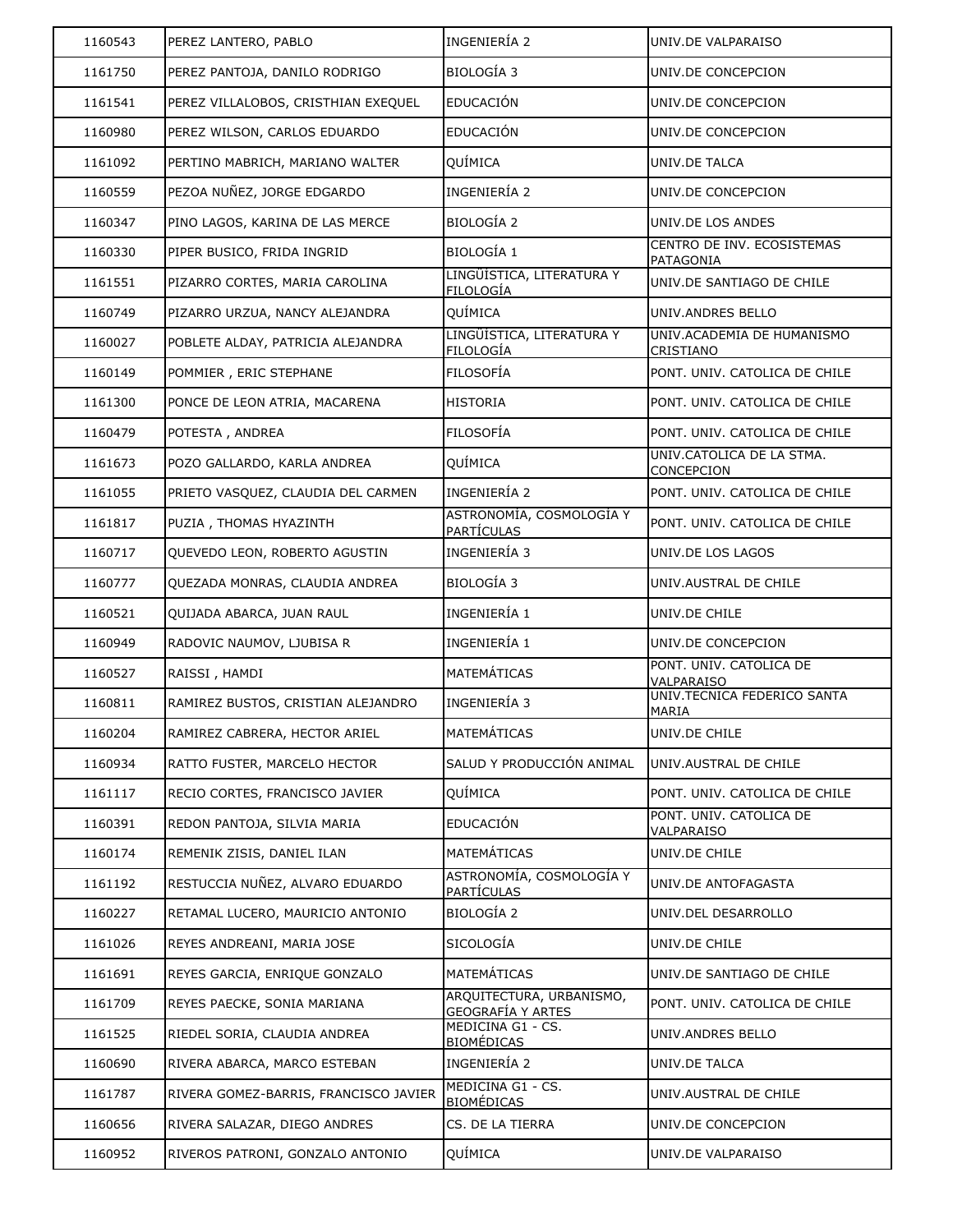| 1161631 | ROA OPPLIGER, LUIS ALBERTO                        | FISICA TEORICA Y<br>EXPERIMENTAL                          | UNIV.DE CONCEPCION                              |
|---------|---------------------------------------------------|-----------------------------------------------------------|-------------------------------------------------|
| 1161213 | RODRIGUEZ RODRIGUEZ, MARIA CRISTINA               | <b>EDUCACIÓN</b>                                          | UNIV.CATOLICA DE LA STMA.<br>CONCEPCION         |
| 1161013 | RODRIGUEZ TORRENT, JUAN CARLOS                    | <b>ANTROPOLOGÍA Y</b><br>ARQUEOLOGÍA                      | UNIV.DE VALPARAISO                              |
| 1160214 | RODRIGUEZ VIVES, JUAN PABLO                       | MEDICINA G1 - CS.<br><b>BIOMÉDICAS</b>                    | UNIV.DE CHILE                                   |
| 1161091 | ROJAS GUERRERO, RENE SEGUNDO                      | QUÍMICA                                                   | PONT. UNIV. CATOLICA DE CHILE                   |
| 1160019 | ROJO DE LA ROSA, GRINOR                           | LINGÜÍSTICA, LITERATURA Y<br>FILOLOGÍA                    | UNIV.DE CHILE                                   |
| 1160139 | ROMERO OSSES, CARMEN AURORA                       | MEDICINA G1 - CS.<br><b>BIOMÉDICAS</b>                    | UNIV.DE CHILE                                   |
| 1161674 | ROMERO SEGUEL, ALEJANDRO CESAR                    | CS. JURÍDICAS                                             | UNIV.DE LOS ANDES                               |
| 1160334 | ROSCHZTTARDZT CHOUCROUN, HANNETZ<br><b>FRANCE</b> | <b>BIOLOGÍA 3</b>                                         | PONT. UNIV. CATOLICA DE CHILE                   |
| 1161460 | ROWE, ROWE                                        | CS. DE LA TIERRA                                          | UNIV.DE SANTIAGO DE CHILE                       |
| 1160558 | RUBILAR DIAZ, MONICA OLGA                         | INGENIERÍA 3                                              | UNIV.DE LA FRONTERA                             |
| 1161500 | RUIZ DEL SOLAR SAN MARTIN, JAVIER                 | INGENIERÍA 2                                              | UNIV.DE CHILE                                   |
| 1161503 | RUIZ FILIPPI, GONZALO MATIAS                      | INGENIERÍA 3                                              | PONT. UNIV. CATOLICA DE<br>VALPARAISO           |
| 1161660 | RUIZ VASQUEZ, DORIS POLETT                        | QUÍMICA                                                   | UNIV.DE CONCEPCION                              |
| 1160792 | RUZ ORTIZ, MANUEL HUMBERTO                        | MEDICINA G2-G3 - CS.<br><u>CLÍNICAS Y CS. DE LA SALUD</u> | UNIV.DE CHILE                                   |
| 1160691 | SAAVEDRA, ERICK                                   | INGENIERÍA 1                                              | UNIV.DE SANTIAGO DE CHILE                       |
| 1160315 | SAAVEDRA SANCHEZ, CLAUDIA PAZ                     | <b>BIOLOGÍA 3</b>                                         | UNIV.ANDRES BELLO                               |
| 1160115 | SABAT KIRKWOOD, ALEJANDRO PABLO                   | <b>BIOLOGÍA 1</b>                                         | UNIV.DE CHILE                                   |
| 1161651 | SADEL, CHRISTIAN HERMANN                          | MATEMÁTICAS                                               | PONT. UNIV. CATOLICA DE CHILE                   |
| 1161532 | SAEZ BAEZA, CHIARA ROSSANA                        | SOCIOLOGÍA                                                | UNIV.DE CHILE                                   |
| 1161377 | SAGREDO DIAZ, BORIS                               | AGRONOMIA                                                 | <b>INST.DE INVESTIGACIONES</b><br>AGROPECUARIAS |
| 1160488 | SAGREDO TAPIA, ESTEBAN ANDRES                     | CS. DE LA TIERRA                                          | PONT. UNIV. CATOLICA DE CHILE                   |
| 1161816 | SALAS SANCHEZ, CRISTIAN OSVALDO                   | QUÍMICA                                                   | PONT. UNIV. CATOLICA DE CHILE                   |
| 1161633 | SALGADO ALFARO, MIGUEL ANGEL                      | SALUD Y PRODUCCIÓN ANIMAL                                 | UNIV.AUSTRAL DE CHILE                           |
| 1161624 | SALGADO OYARCE, MAURICIO ESTEBAN                  | SOCIOLOGÍA                                                | UNIV.ANDRES BELLO                               |
| 1160298 | SALINAS ARANEDA, CARLOS RENE                      | CS. JURÍDICAS                                             | PONT. UNIV. CATOLICA DE<br><b>VALPARAISO</b>    |
| 1160970 | SALINERO ECHEVERRIA, SEBASTIAN                    | CS. JURÍDICAS                                             | UNIV.DE TALCA                                   |
| 1160066 | SALMERON SILVERA, JOSE LUIS                       | INGENIERÍA 2                                              | UNIV.AUTONOMA DE CHILE                          |
| 1160429 | SALVO GARRIDO, SONIA ILSE                         | EDUCACIÓN                                                 | UNIV.DE LA FRONTERA                             |
| 1161280 | SAMANIEGO SALINAS, HORACIO AUGUSTO                | ARQUITECTURA, URBANISMO,<br><b>GEOGRAFÍA Y ARTES</b>      | UNIV.AUSTRAL DE CHILE                           |
| 1161422 | SAN MARTIN NUÑEZ, ABELARDO AURELIO                | LINGÜÍSTICA, LITERATURA Y<br>FILOLOGÍA                    | UNIV.DE CHILE                                   |
| 1161715 | SAN MARTIN ULLOA, RENE IGNACIO FERN               | SICOLOGÍA                                                 | UNIV.DIEGO PORTALES                             |
| 1160604 | SANCY VELASQUEZ, MAMIE ODETTE                     | INGENIERÍA 1                                              | PONT. UNIV. CATOLICA DE CHILE                   |
| 1160511 | SANHUEZA RIQUELME, MARIA LORENA                   | ANTROPOLOGÍA Y<br>ARQUEOLOGÍA                             | UNIV.DE CHILE                                   |
| 1160180 | SANTA CRUZ ACHURRA, EDUARDO LUIS<br>MARIO         | ARQUITECTURA, URBANISMO,<br><u>GEOGRAFÍA Y ARTES</u>      | UNIV.DE CHILE                                   |
| 1160871 | SANTELICES ETCHEGARAY, MARIA VERONICA EDUCACIÓN   |                                                           | PONT. UNIV. CATOLICA DE CHILE                   |
|         |                                                   |                                                           |                                                 |
| 1161662 | SANTOLAYA DE PABLO, MARIA ELENA                   | MEDICINA G2-G3 - CS.<br><u>CLÍNICAS Y CS. DE LA SALUD</u> | UNIV.DE CHILE                                   |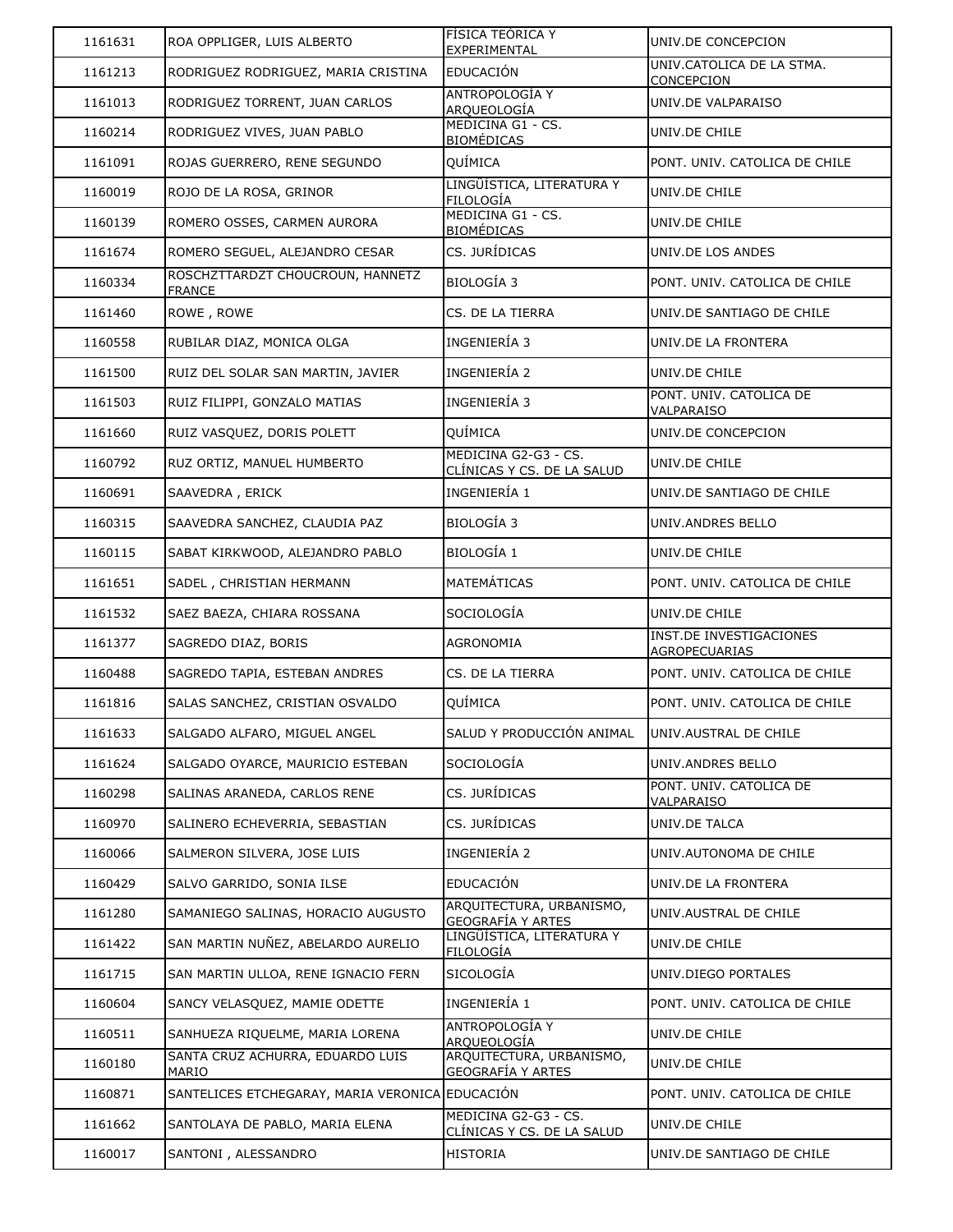| 1160744 | SANTORO VARGAS, CALOGERO MAURICIO          | <b>ANTROPOLOGIA Y</b><br>ARQUEOLOGÍA                 | UNIV.DE TARAPACA                                |
|---------|--------------------------------------------|------------------------------------------------------|-------------------------------------------------|
| 1160271 | SANTOS BLANCO, JOSE GUILLERMO              | QUÍMICA                                              | PONT. UNIV. CATOLICA DE CHILE                   |
| 1160099 | SAPAG MUÑOZ DE LA PEÑA, JAIME CAMILO       | <b>SICOLOGÍA</b>                                     | PONT. UNIV. CATOLICA DE CHILE                   |
| 1161667 | SATNE, GLENDA LUCILA                       | <b>FILOSOFÍA</b>                                     | UNIV.ALBERTO HURTADO                            |
| 1160838 | SATO, MASATOSHI                            | EDUCACIÓN                                            | UNIV.ANDRES BELLO                               |
| 1161112 | SAUMA SANTIS, ENZO ENRIQUE                 | CS. ECONOMICAS Y<br>ADMINISTRATIVAS                  | PONT. UNIV. CATOLICA DE CHILE                   |
| 1161247 | SCHLEICHER, DOMINIK REINHOLD GEOG          | ASTRONOMÍA, COSMOLOGÍA Y<br><b>PARTÍCULAS</b>        | UNIV.DE CONCEPCION                              |
| 1160005 | SCHNETTLER MORALES, BERTA LORENA           | SICOLOGÍA                                            | UNIV.DE LA FRONTERA                             |
| 1161416 | SCHOTT VERDUGO, EDUARDO ENRIQUE            | QUÍMICA                                              | PONT. UNIV. CATOLICA DE CHILE                   |
| 1160485 | SCHREBLER GUZMAN, RICARDO SILVIO           | QUÍMICA                                              | PONT. UNIV. CATOLICA DE<br>VALPARAISO           |
| 1161798 | SCHULLER, ANDREAS PETER                    | <b>BIOLOGÍA 3</b>                                    | PONT. UNIV. CATOLICA DE CHILE                   |
| 1160982 | SCHWEMBER AUGIER, DICTMAR FELIPE           | FILOSOFÍA                                            | UNIV.ADOLFO IBANEZ                              |
| 1161298 | SCHWEMBER NEIRA, ANDRES RICARDO            | <b>AGRONOMIA</b>                                     | PONT. UNIV. CATOLICA DE CHILE                   |
| 1160191 | SEPULVEDA ERIZ, MAGDA LEONOR               | LINGÜÍSTICA, LITERATURA Y<br>FILOLOGÍA               | PONT. UNIV. CATOLICA DE CHILE                   |
| 1160043 | SEPULVEDA VALENZUELA, FRANCISCO<br>LEANDRO | <b>BIOLOGÍA 2</b>                                    | CENTRO DE ESTUDIOS CIENTIFICOS                  |
| 1160378 | SERRANO MARIN, VICENTE                     | <b>FILOSOFÍA</b>                                     | UNIV.AUSTRAL DE CHILE                           |
| 1160037 | SERTSIOS BELMAR, GIORGO THEODORO           | <b>CS. ECONOMICAS Y</b><br>ADMINISTRATIVAS           | UNIV.DE LOS ANDES                               |
| 1161334 | SILVA IRARRAZAVAL, LUIS ALEJANDRO          | CS. JURÍDICAS                                        | UNIV.DE LOS ANDES                               |
| 1161288 | SIMON PINO, FELIPE ALONSO                  | BIOLOGÍA 2                                           | UNIV.ANDRES BELLO                               |
| 1160320 | SOLANO PALMA, MANUEL ESTEBAN               | MATEMÁTICAS                                          | UNIV.DE CONCEPCION                              |
| 1160080 | SOLARI ILLESCAS, ALDO GERONIMO             | SALUD Y PRODUCCIÓN ANIMAL                            | UNIV.DE CHILE                                   |
| 1161775 | SOLER JAUMA, MONICA                        | QUÍMICA                                              | UNIV.DE CHILE                                   |
| 1160308 | SOMMA GONZALEZ, NICOLAS MANUEL             | SOCIOLOGÍA                                           | PONT. UNIV. CATOLICA DE CHILE                   |
| 1161466 | SOTO BARBA, JAIME PATRICIO                 | LINGÜÍSTICA, LITERATURA Y<br>FILOLOGÍA               | UNIV.DE CONCEPCION                              |
| 1161133 | SOTO CERDA, BRAULIO JORGE                  | <b>AGRONOMIA</b>                                     | CENT. GENOM. NUT. AGROACUICOLA -<br><b>CGNA</b> |
| 1160455 | SOTO DE GIORGIS, RICARDO JAVIER            | INGENIERÍA 2                                         | PONT. UNIV. CATOLICA DE<br>VALPARAISO           |
| 1160176 | SOTO RIFO, RICARDO ANDRES                  | <b>BIOLOGÍA 3</b>                                    | UNIV.DE CHILE                                   |
| 1161132 | SOTO SALAZAR, CESAR ANTONIO                | QUÍMICA                                              | UNIV.DE CONCEPCION                              |
| 1160471 | SOTOMAYOR ECHENIQUE, CARMEN                | <b>EDUCACIÓN</b>                                     | UNIV.DE CHILE                                   |
| 1160398 | SOTOMAYOR ZARATE, RAMON EDUARDO            | <b>BIOLOGÍA 3</b>                                    | UNIV.DE VALPARAISO                              |
| 1160196 | SOZA AMIGO, SERGIO ALEJANDRO               | ARQUITECTURA, URBANISMO,<br><u>GEOGRAFÍA Y ARTES</u> | UNIV.DE MAGALLANES                              |
| 1160106 | SPODINE SPIRIDONOVA, EVGENIA               | QUÍMICA                                              | UNIV.DE CHILE                                   |
| 1160986 | STEHBERG LIBERMAN, JIMMY RAN               | MEDICINA G1 - CS.<br><b>BIOMÉDICAS</b>               | UNIV.ANDRES BELLO                               |
| 1161356 | STEPANOVA, MARINA                          | CS. DE LA TIERRA                                     | UNIV.DE SANTIAGO DE CHILE                       |
| 1160566 | STRASSER SALINAS, KATHERINE ANDREA         | <b>EDUCACIÓN</b>                                     | PONT. UNIV. CATOLICA DE CHILE                   |
| 1161531 | TABILO MUNIZAGA, GIPSY ELIZABETH           | INGENIERÍA 3                                         | UNIV.DEL BIO-BIO                                |
| 1161136 | TADICH GALLO, TAMARA ALEJANDRA             | SALUD Y PRODUCCIÓN ANIMAL                            | UNIV.DE CHILE                                   |
| 1161751 | TAMBURRINO TAVANTZIS, ALDO JORGE           | INGENIERÍA 1                                         | UNIV.DE CHILE                                   |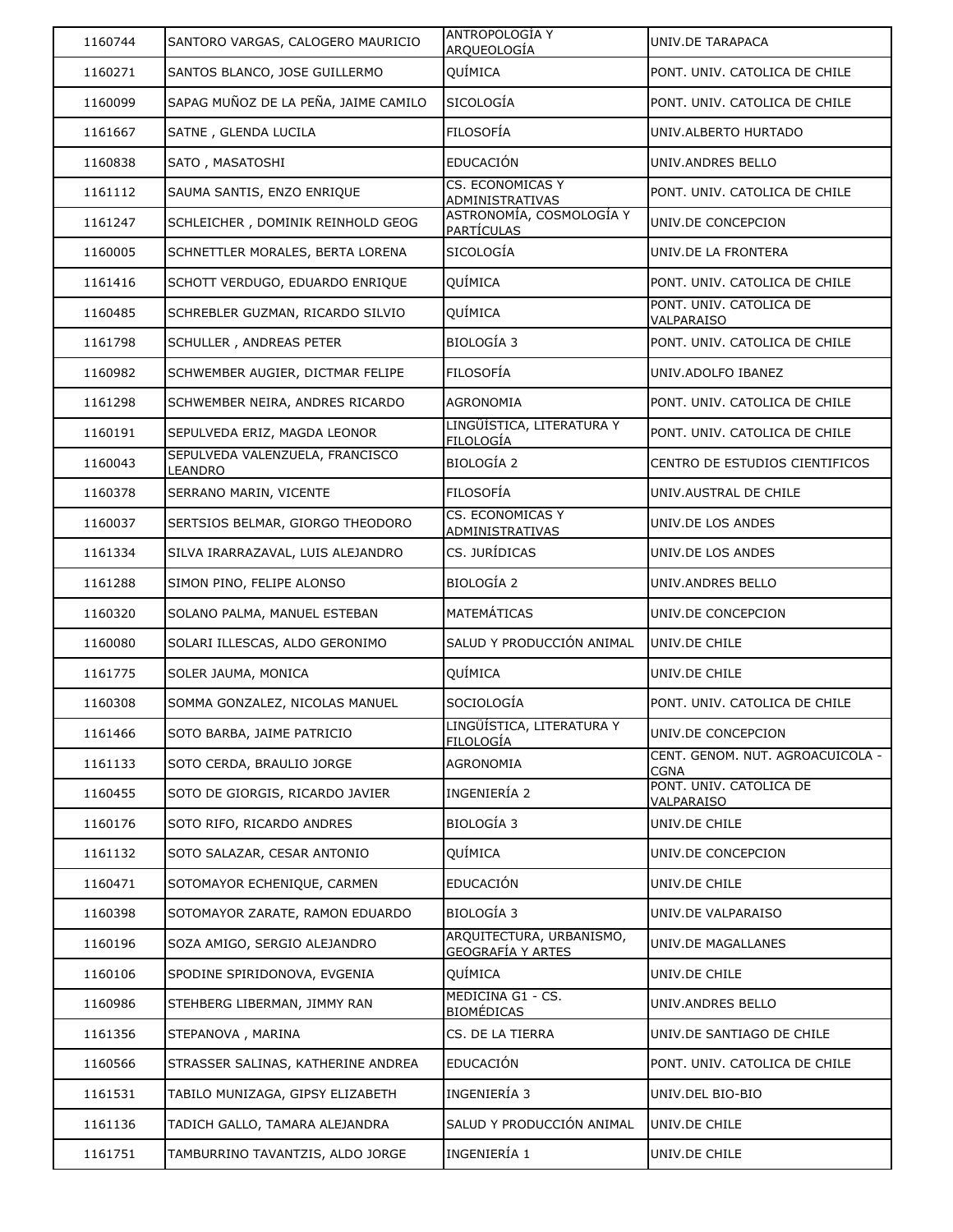| 1160519 | TAN, JINGGANG                      | MATEMÁTICAS                                          | UNIV.TECNICA FEDERICO SANTA<br>MARIA            |
|---------|------------------------------------|------------------------------------------------------|-------------------------------------------------|
| 1160888 | TAPIA AMARO, JUAN CARLOS           | <b>BIOLOGÍA 2</b>                                    | UNIV.DE TALCA                                   |
| 1161512 | TAPIA JORQUERA, FABIAN JOSE        | CS. DE LA TIERRA                                     | UNIV.DE CONCEPCION                              |
| 1160889 | TAPIA PINEDA, JULIO CESAR          | MEDICINA G1 - CS.<br><b>BIOMÉDICAS</b>               | UNIV.DE CHILE                                   |
| 1160306 | TEIXEIRA MENDONCA, REGIS MARCELO   | INGENIERÍA 3                                         | UNIV.DE CONCEPCION                              |
| 1161448 | TEJOS NUÑEZ, CRISTIAN ANDRES       | INGENIERÍA 2                                         | PONT. UNIV. CATOLICA DE CHILE                   |
| 1161621 | TESSADA PINTO, JOSE ANTONIO        | <b>CS. ECONOMICAS Y</b><br>ADMINISTRATIVAS           | PONT. UNIV. CATOLICA DE CHILE                   |
| 1161383 | THIEL, MARTIN                      | BIOLOGÍA 1                                           | UNIV.CATOLICA DEL NORTE                         |
| 1160442 | TORO MAUREIRA, SERGIO YURI         | CS. JURÍDICAS                                        | UNIV.DE CONCEPCION                              |
| 1161579 | TORRES DEL CAMPO, CAROLINA ANDREA  | AGRONOMIA                                            | UNIV.DE TALCA                                   |
| 1160613 | TORRES INOSTROZA, SERGIO NEFTALI   | INGENIERÍA 2                                         | UNIV.DE CONCEPCION                              |
| 1161713 | TORTELLA FUENTES, GONZALO RODRIGO  | <b>BIOLOGÍA 3</b>                                    | UNIV.DE LA FRONTERA                             |
| 1160999 | TREISTER, EZEQUIEL                 | ASTRONOMÍA, COSMOLOGÍA Y<br><b>PARTÍCULAS</b>        | UNIV.DE CONCEPCION                              |
| 1161483 | ULLOA QUIJADA, OSVALDO IVAN        | CS. DE LA TIERRA                                     | UNIV.DE CONCEPCION                              |
| 1160501 | UNDURRAGA SCHULER, MARIA VERONICA  | HISTORIA                                             | PONT. UNIV. CATOLICA DE CHILE                   |
| 1160764 | UNGERFELD MORON, EMILIO MAURICIO   | SALUD Y PRODUCCIÓN ANIMAL                            | INST.DE INVESTIGACIONES<br><b>AGROPECUARIAS</b> |
| 1160597 | URIBE URIBE, MARIA ELSA            | INGENIERÍA 3                                         | UNIV.DE LA SERENA                               |
| 1161293 | VALENCIA ARAYA, PEDRO LUIS         | INGENIERÍA 3                                         | UNIV.TECNICA FEDERICO SANTA<br>MARIA            |
| 1161063 | VALENZUELA AGUILA, SOFIA ALEJANDRA | <b>AGRONOMIA</b>                                     | UNIV.DE CONCEPCION                              |
| 1160900 | VARELA LEKANDA, DIEGO ERNST        | BIOLOGÍA 2                                           | UNIV.DE CHILE                                   |
| 1160877 | VARGAS CHACOFF, LUIS HUMBERTO      | SALUD Y PRODUCCIÓN ANIMAL                            | UNIV.AUSTRAL DE CHILE                           |
| 1160917 | VARGAS CUCURELLA, IGNACIO TOMAS    | INGENIERÍA 1                                         | PONT. UNIV. CATOLICA DE CHILE                   |
| 1161547 | VARGAS EASTON, GABRIEL             | CS. DE LA TIERRA                                     | UNIV.DE CHILE                                   |
| 1161241 | VARGAS PARRA, FRANCISCO JAVIER     | INGENIERÍA 2                                         | UNIV.TECNICA FEDERICO SANTA<br>MARIA            |
| 1161400 | VASQUEZ CORDOVA, MALVA MARINA      | LINGÜÍSTICA, LITERATURA Y<br><b>FILOLOGÍA</b>        | UNIV.DE CHILE                                   |
| 1160051 | VASQUEZ GUZMAN, CLAUDIO CHRISTIAN  | <b>BIOLOGÍA 3</b>                                    | UNIV.DE SANTIAGO DE CHILE                       |
| 1161232 | VASQUEZ PEREZ, LUZ MONICA          | <b>BIOLOGÍA 3</b>                                    | PONT. UNIV. CATOLICA DE CHILE                   |
| 1161513 | VASQUEZ ZALDIVAR, CLAUDIO MARCELO  | ARQUITECTURA, URBANISMO,<br>GEOGRAFÍA Y ARTES        | PONT. UNIV. CATOLICA DE CHILE                   |
| 1160048 | VASSOLO, ROBERTO SANTIAGO          | <b>CS. ECONOMICAS Y</b><br><u>ADMINISTRATIVAS</u>    | PONT. UNIV. CATOLICA DE CHILE                   |
| 1160546 | VEGA CARVALLO, ANDRES IGOR         | QUÍMICA                                              | UNIV.ANDRES BELLO                               |
| 1160117 | VELASQUEZ SILVA, JUAN DOMINGO      | INGENIERÍA 2                                         | UNIV.DE CHILE                                   |
| 1161255 | VENEGAS YAZIGI, DIEGO ALONSO       | QUÍMICA                                              | UNIV.DE SANTIAGO DE CHILE                       |
| 1161007 | VERA VELIZ, MARIO ANDRES           | INGENIERÍA 3                                         | PONT. UNIV. CATOLICA DE CHILE                   |
| 1160650 | VERGARA DEL SOLAR, ANA CECILIA     | SOCIOLOGÍA                                           | UNIV.DIEGO PORTALES                             |
|         |                                    |                                                      |                                                 |
| 1161812 | VERGARA DIAZ, CLAUDIA ANDREA       | EDUCACIÓN                                            | UNIV.ALBERTO HURTADO                            |
| 1160220 | VERGARA FERNANDEZ, ALBERTO OCTAVIO | INGENIERÍA 3                                         | UNIV.DE LOS ANDES                               |
| 1160839 | VERGARA LEYTON, ENRIQUE            | ARQUITECTURA, URBANISMO,<br><u>GEOGRAFÍA Y ARTES</u> | PONT. UNIV. CATOLICA DE CHILE                   |